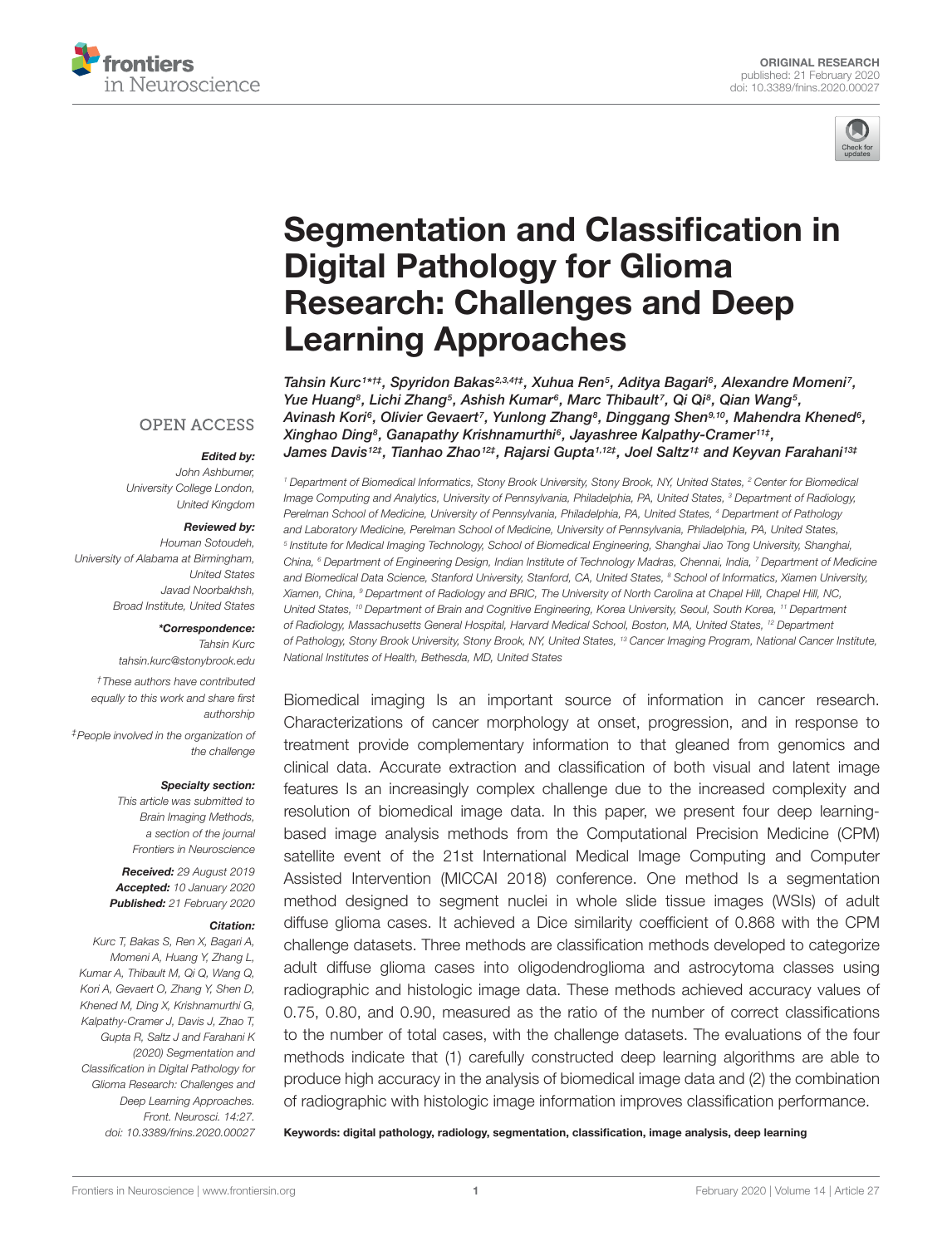# **INTRODUCTION**

Cancer is a major life-threatening health problem around the world. More than 1.7 million new cancer cases and over 600,000 cancer deaths are estimated in 2019 in the United States alone (Siegel et al., 2019). Brain cancer is one of the deadliest cancer types with low survival rates among both women and men (Siegel et al., 2016; Yuan et al., 2016). Cancer research relies on accurate and reproducible disease characterizations in order to better understand what triggers cancer and how cancer progresses so that more effective means of evaluating cancer interventions can be developed. This requires assembling observational and experimental data at multiple biological scales and fusing information from multiple data modalities.

Biomedical imaging is one of the crucial data modalities in cancer research. Features gleaned from high-resolution, detailed images play a key role in the development of correlative and predictive representations of cancer morphology. Combined with clinical and genomics data, image features can result in more effective data-driven research and healthcare delivery for cancer patients. Biomedical imaging, hence, has evolved into an indispensable tool for researchers and clinicians to extract, analyze, and interpret the complex landscape of diagnostic and prognostic information and to assess treatment strategies. Radiology and the rapidly growing field of Radiomics provide a means of quantitative study of cancer properties at the macroscopic scale. Radiomics deals with the extraction, analysis, and interpretation of large sets of visual and sub-visual image features for organ-level quantification and classification of tumors (Lambin et al., 2012; Gillies, 2013; Aerts et al., 2014; Parmar et al., 2015; Gillies et al., 2016; Zwanenburg et al., 2016). The histopathologic examination of tissue, on the other hand, reveals the effects of cancer onset and progression at the sub-cellular level (Gurcan et al., 2009; Foran et al., 2011; Kong et al., 2011; Kothari et al., 2013; Griffin and Treanor, 2017; Yonekura et al., 2018). Histopathology has been used as a primary source of information for cancer diagnosis and prognosis. Diagnosis and grading of brain tumors, for example, is traditionally done by a neuropathologist examining stained tissue sections fixed on glass slides under a light microscope. Radiology is a more prevalent imaging modality in research and clinical settings. Advancements in digital microscopes made it possible to capture high-resolution images of whole slide tissue specimens and tissue microarrays, enabling increased use of virtual slides in histopathologic analysis.

In this paper, we present the application of state-of-theart image analysis methods for segmentation and classification tasks for radiographic and histologic image data. We describe a collection of four deep learning-based methods: one method for the segmentation of nuclei and three methods for the classification of brain tumor cases. These methods are from the challenge teams who achieved the top scores at the Computational Precision Medicine (CPM) satellite event of the 21st International Conference on Medical Image Computing and Computer Assisted Intervention (MICCAI2018) and agreed to contribute to this summary manuscript. The CPM event

was organized by a subset of the co-authors on this paper as a cluster of image analysis challenges. It is one of the series of challenges organized since 2014 to provide a platform for biomedical imaging research teams to evaluate state-of-the-art algorithms in a controlled environment.

The 2018 CPM event targeted brain diffuse glioma and consisted of two sub-challenges. The first sub-challenge was designed to evaluate the performance of algorithms for the detection and segmentation of nuclear material in tissue images. We describe a nucleus segmentation method from this subchallenge. The method employs an adaptation of the Mask-RCNN algorithm to solve the problem of cell segmentation in hematoxylin and eosin (H&E) stained tissue microscopy images. The authors of this method developed pre- and post-processing steps to further improve the performance of the algorithm. The method achieved a Dice similarity coefficient score of 0.868 when evaluated against a set of manually segmented tissue images. The second sub-challenge asked participants to classify lower grade glioma (LGG) cases into oligodendroglioma and astrocytoma subtypes using both radiology and histopathology images. We present three classification methods from this sub-challenge. One of the methods refines lower confidence predictions from a radiology image model by combining predictions from a tissue image model. The second method implements two distinct classification models for radiographic and histologic images and combines them through a dropoutenabled ensemble learning. The third method uses multiple deep learning models: one model for classifying tissue images and two models for segmenting and classifying radiology images. A weighted average operation is then applied to the classification results from tissue and radiology images to assign a class label to each case. The methods achieved accuracy values of 0.90, 0.80, and 0.75, respectively—accuracy was measured as the number of correctly classified cases divided by the total number of cases.

In addition to presenting these algorithms, we intend to make the datasets used in the MICCAI CPM 2018 challenge publicly available to provide a valuable resource for development and refinement of future segmentation and classification algorithms.

# MATERIALS AND METHODS

In this section, we first present a brief overview of existing work on biomedical image analysis (section "Related Work"). We describe the CPM challenge and datasets in Section "Datasets and Performance Evaluation." We present the nucleus segmentation method in Section "Instance Segmentation of Nuclei in Brain Tissue Images" and the three classification methods in Section "Methods for Classification of Brain Cancer Cases."

## Related Work

Computer-aided analysis and interpretation of image data is crucial to maximizing benefits from biomedical imaging. Common image analysis operations include segmentation of regions and objects (e.g., nodules and cells) and classification of image regions and images into categories. Image features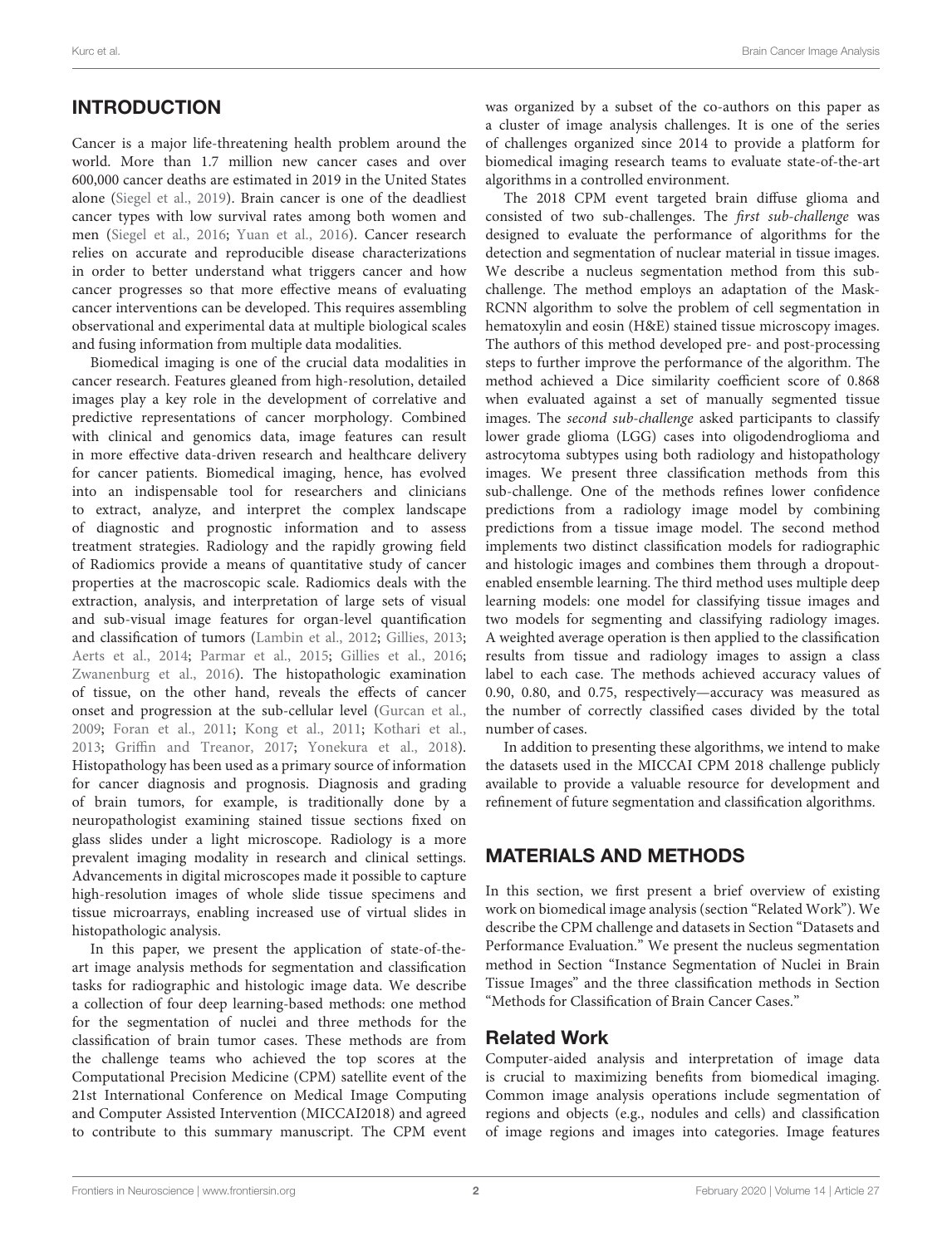and quantitative measures obtained from segmentation and classification can be used in downstream analyses that integrate information from clinical and molecular data and develop predictive and correlative models. Studies have shown the value of image analysis and image features in research, and an increasing number of research projects have developed image analysis methods to efficiently, accurately, and reliably convert raw image data into rich information and new knowledge (Gurcan et al., 2009; Foran et al., 2011; Kong et al., 2011; Kothari et al., 2012, 2013; Lambin et al., 2012; Gillies, 2013; Cheng et al., 2016; Coroller et al., 2016; Gao et al., 2016; Ishikawa et al., 2016; Madabhushi and Lee, 2016; Manivannan et al., 2016; Xing and Yang, 2016; Al-Milaji et al., 2017; Bakas et al., 2017c; Lehrer et al., 2017; Chang et al., 2018a, 2019; Fabelo et al., 2018; Hu et al., 2018; Khosravi et al., 2018; Lee et al., 2018; Mobadersany et al., 2018; Peikari et al., 2018; Saltz et al., 2018; Yonekura et al., 2018; Zhou et al., 2018). Recent work on biomedical image analysis focused on the development and application of machine learning methods, in particular, deep learning models.

The work done by Qian et al. detected and differentiated GBM from solitary brain metastases (van Griethuysen et al., 2017) using a support vector machine (SVM) model. The analysis algorithm computes a variety of radiomic features, using the PyRadiomics package (van Griethuysen et al., 2016; Lu et al., 2019), from contrast-enhanced Radiology image datasets. The experiments show that a combination of the least absolute shrinkage and selection operator (LASSO) and SVM achieves the best prognostic prediction performance and the highest stability. Lu et al. (Krizhevsky et al., 2012) proposed and evaluated an approach, which uses the AlexNet deep learning network (Abrol et al., 2018) as a feature extractor and applies transfer learning to train a model for brain disease detection in magnetic resonance imaging (MRI) data. The last three layers of AlexNet are replaced by a fully connected layer, a softmax layer, and a classification layer to implement the feature extractor function. Chang et al. (2018a) proposed and implemented a CNN model to predict isocitrate dehydrogenase (IDH) mutations in glioma patients using preoperative MRI data. Their experimental evaluation shows that incorporating the age at which a patient was diagnosed with cancer improves algorithm accuracy to 89%. Abrol et al. (Binder et al., 2018) applied feature selection and SVM-based classification methods on MRI data obtained from a group of GBM patients. Their experimental results show that threedimensional radiomic features computed from radiology images could be used to differentiate pseudo-progression from true cancer progression in GBM patients. Binder et al. (Shukla et al., 2017) identified radiographic signatures of extracellular domain missense mutants (i.e., A289V) of the epidermal growth factor receptor (EGFR) suggestive of an invasive and proliferative phenotype, and associated with shorter patient survival. Their approach leverages the integrated analysis of advanced multiparametric MRI (Bakas et al., 2016) and biophysical tumor growth modeling (Akbari et al., 2018). Their findings were corroborated by experiments in vitro and in vivo in animal models, contributing to the discovery of a potential molecular target and presenting an opportunity for potential therapeutic

development (Shukla et al., 2017). Another study (Bakas et al., 2017a) found an imaging signature in radiology images of the most prevalent mutation of EGFR, namely, EGFRvIII, revealing a complex yet distinct macroscopic GBM radiographic phenotype. This signature showed a classification accuracy of ∼90% for determining EGFRvIII GBM tumors. The study used an SVM model for multivariate integrative analysis of multiple image features to identify the signature. The features include the tumor's spatial distribution pattern leveraging a biophysical growth model (Akbari et al., 2018) and a distinct within-patient selfnormalized heterogeneity index (Wang et al., 2019).

Mobadersany et al. (2018) examined the application of deep learning techniques to predict outcomes in LGG and glioblastoma multiforme (GBM) patients. Their approach combines tissue image analysis results with genomics data to achieve high accuracy. The deep learning network consists of convolutional layers, which are trained to predict image patterns associated with survival. This network is connected to fully connected layers that transform the image features for survival analysis. Survival data are modeled via a Cox proportional hazard layer. Wang et al. (Qian et al., 2019) implemented an analysis pipeline to classify glioma cases into grades II, III, and IV gliomas using whole slide tissue images (WSIs) from H&E and Ki-67 stained tissue samples. The pipeline consists of multiple steps, including region-of-interest (ROI) identification, image feature extraction, feature selection, automated grading of slides, and interpretation of the grading results. Multiple image features, such as the shapes and sizes of nuclei and image intensity distribution, are computed and pruned using a random forest method. The grading step employs machine learning models with automatic tuning of model parameters for the best classification performance. Saltz et al. (2018) employed a deep learning workflow to create maps of tumor-infiltrating lymphocytes (TILs) in more than 5,000 WSIs from 13 different cancer types in The Cancer Genome Atlas (TCGA) repository. The image analysis approach partitions each WSI into small (50  $\mu$ m by 50  $\mu$ m) patches and classifies each patch as either TIL-positive or TIL-negative. The workflow implements an iterative learning phase in which predictions by the deep learning models are reviewed and corrected by pathologists, to refine and improve classification accuracy. The analysis method also uses a convolutional neural network (CNN) to identify and segment regions of necrosis in order to reduce false positives.

Nucleus segmentation is one of the core analysis tasks in histopathology imaging projects which study tissue morphology (Gurcan et al., 2009; Madabhushi and Lee, 2016; Xing and Yang, 2016). The nucleus segmentation task is challenging because of the relatively large variation in the intensity of captured signal and the ambiguity of boundary information when separating neighboring nuclei. Several projects proposed machine learning algorithms that use engineered image features and algorithms that perform statistical analyses of intensity and texture properties to detect and delineate nucleus boundaries (Kong et al., 2011; Gao et al., 2016; Peikari and Martel, 2016; Peikari et al., 2018). In recent years, there has been a significant shift toward the application of deep learning techniques. Yang et al. (2018) proposed a method that uses a U-Net model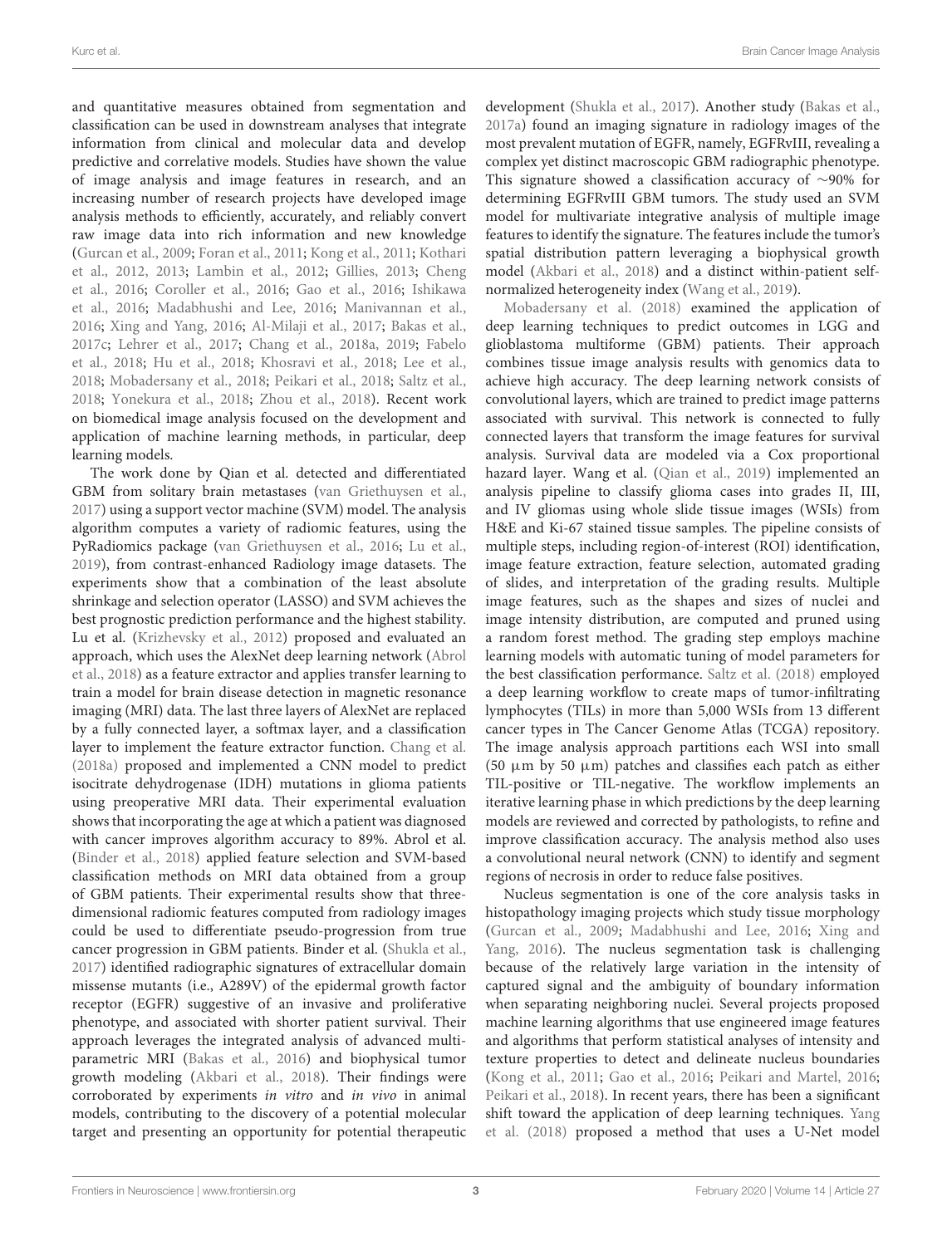to segment lesions in cervical cancer cases. The segmentation results are fed into a cascade network, which integrates the foreground and the edges of the segmented nuclei to generate instance segmentations. Wollmann et al. (2019) developed a hyperparameter optimization method that searches for the best parameters of a nucleus segmentation pipeline to improve segmentation accuracy. The authors evaluated their technique with two analysis pipelines, a clustering-based pipeline and a deep learning pipeline, using prostate cancer tissue images. Their results show that the deep learning pipeline performs better than the clustering-based pipeline. Alom et al. (2018) proposed a residual recurrent CNN built on the U-Net architecture (Ronneberger et al., 2015). While this type of network has been used for segmentation of macro-level objects such as retinal blood vessels and the lungs, the authors adopted it to segmentation of the nuclei. Xie and Li (2018) implemented a neural network method that learns object-level and pixellevel information in tissue image patches. The goal is to have the analysis pipeline carry out nucleus detection and nucleus segmentation simultaneously. Hou et al. (2019b) proposed a sparse convolutional autoencoder for the detection of nuclei and feature extraction in WSIs. The approach integrates nucleus detection and feature learning in a single network. The network encodes the nuclei into sparse feature maps, which represent the nuclei's locations and appearances and can be fine tuned for end-to-end supervised learning.

Radiology and pathology capture morphologic data at different biological scales. The non-invasive and non-ionizing property of MRI made it quite popular for oncology imaging studies such as brain tumors (Bakas et al., 2016). On the other hand, the de facto standard for tumor assessment and grading is whole slide tissue biopsy examined under a microscope. Combined use of image modalities from both domains can lead to improvements in image-based analyses. Lundstrom et al. (2017) argue for a tighter collaboration between radiology, pathology, and genomics teams toward enhanced integrated diagnosis of disease. The authors point to the increasing use of digital slide technologies in pathology as well as to the fact that computational approaches for radiology and pathology imaging modalities are not fundamentally different. They note that combining complementary views of the disease from multiple scales can maximize the benefits of biomedical imaging. Madabhushi and Lee (2016) note that researchers are increasingly looking at opportunities for combining radiomic data with features extracted from high-resolution pathology image for better predictive capabilities in disease prognosis. On the methodology and software front, Arnold et al. (2016) developed a web-based platform that integrates radiology and pathology data for cancer diagnosis. Saltz et al. (2017) devised methods and tools for combined computation, management, and exploration of image features from radiology and pathology image datasets. Kelahan et al. (2017) implemented a dashboard for radiologists to view pathology reports to aid with diagnosis and image-guided decision making. McGarry et al. (2018) proposed a method for combining multi-parametric MRI data with digital pathology slides to train predictive models for prostate cancer localization.

Despite a growing body of research and development on methods and tools, computerized image analysis continues to be a challenging task. Both image resolutions and data complexity continue to increase, requiring the enhancement of existing methods and the development of new techniques. For example, contemporary digital microscopy scanners are capable of imaging whole slide tissue specimens at very high resolutions (e.g., over 80,000  $\times$  80,000 pixels). These images may contain millions of cells and nuclei, and multiple types of regions (e.g., tumor, stromal, and normal tissues). There can be significant morphological heterogeneity within a specimen, as well as across specimens in both radiographic and histologic imaging, requiring novel methods that can handle heterogeneity and increasing the density of morphologic information.

## Datasets and Performance Evaluation

The approaches, which will be described in Sections "Instance Segmentation of Nuclei in Brain Tissue Images" and "Methods for Classification of Brain Cancer Cases," were experimentally evaluated with radiographic and histologic image datasets from the MICCAI 2018 CPM challenge event. Here we provide a brief description of the challenge datasets and the methods for scoring algorithm performance. The datasets for the 2018 CPM challenge were obtained from TCGA<sup>1</sup> (Tomczak et al., 2015) and The Cancer Imaging Archive (TCIA<sup>2</sup>) (Clark et al., 2013; Prior et al., 2013) repositories, and the images had been scanned at the highest resolution. Images from these sources are publicly available and have been used in many publications (e.g., Aerts et al., 2014; Yu et al., 2016; Bakas et al., 2017c; Mobadersany et al., 2018; Saltz et al., 2018; Agarwal et al., 2019).

## Datasets for Segmentation of Nuclei in Pathology Images

A WSI may contain hundreds of thousands of nuclei; some images with large tissue coverage will have more than one million nuclei. Manually segmenting all nuclei in the entire WSIs would be infeasible. Thus, we extracted image tiles from WSIs and used the tiles in the training and test datasets in order to reduce the cost of generating high-quality ground truth data as well as the computational requirements of the training and test steps of analysis algorithms. The image tiles were selected by a pathologist and extracted from a set of GBM and LGG WSIs at the highest resolution. The training and test datasets consisted of 15 and 18 image tiles, respectively. The sizes of the tiles ranged from  $459 \times 392$  pixels to  $1032 \times 808$  pixels in the training set and from 378  $\times$  322 pixels to 500  $\times$  500 pixels in the test set. The nuclei in each image tile were segmented by two students. The segmentation results were reviewed, refined, and consolidated by the pathologist to generate the final set of segmentation data. This process generated 2905 and 2235 nuclei in the training and test sets, respectively.

In the challenge event, the performance of a segmentation algorithm was measured as the average of the standard Dice similarity coefficient and a modified version of the Dice metric.

<sup>1</sup>https://portal.gdc.cancer.gov

<sup>2</sup>https://www.cancerimagingarchive.net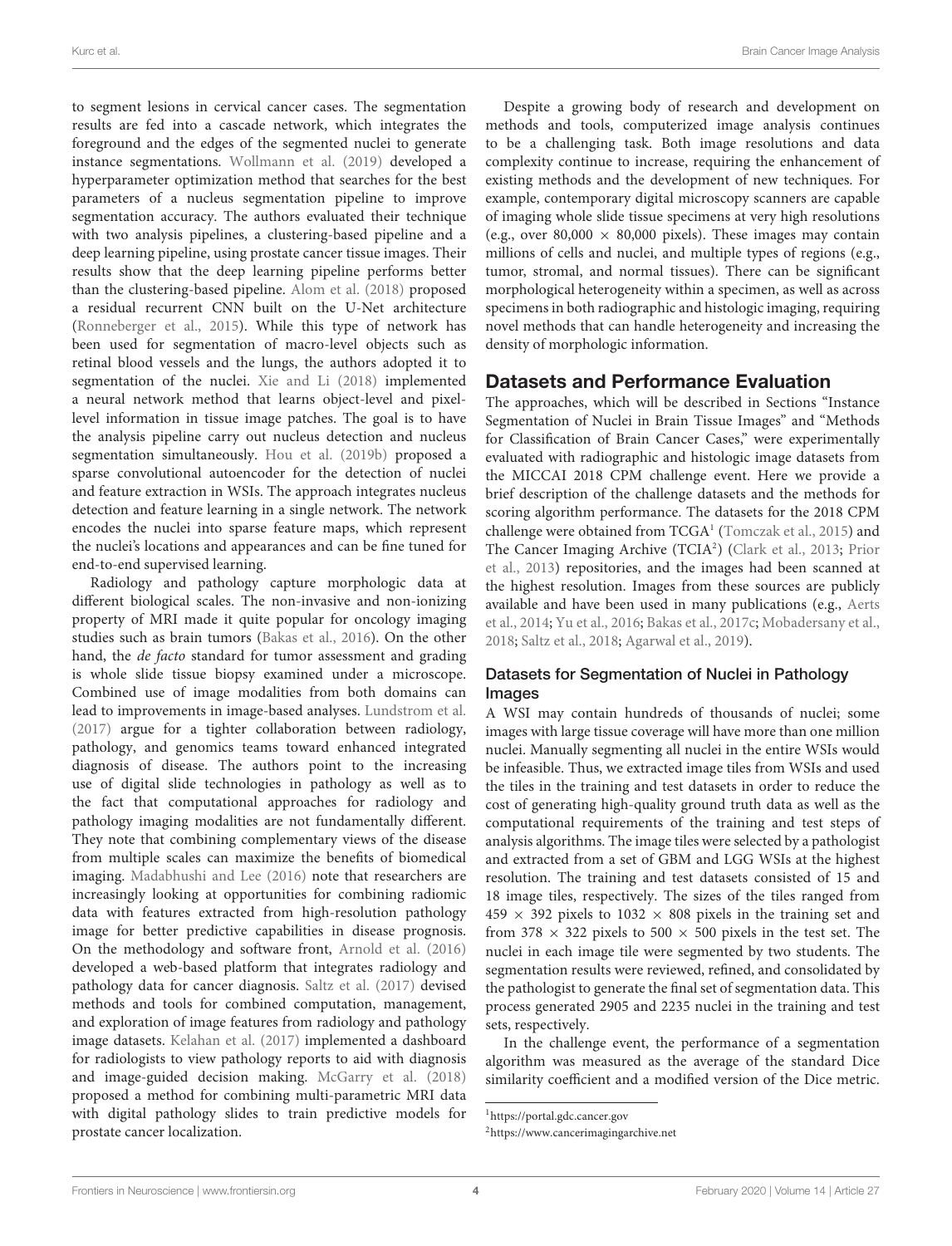The standard Dice score (Dice, 1945) measures the overlap between two sets of segmentation results without taking into account the individual nuclei. That is, it computes the amount overlap between the ground truth mask and the mask generated by the segmentation algorithm without considering splitting and merging of the nuclei by the algorithm. The modified Dice metric aims to incorporate split and merge errors into the score. We refer the reader to an earlier publication (Vu et al., 2019) for a more detailed description of the modified Dice metric.

#### Datasets for Combined Radiology and Pathology Classification

The datasets were matched MRI and digital pathology images obtained from the same patients and the same time point. Each case corresponded to a single patient. There was one set of MRI data (T1, T1C, FLAIR, and T2 images) and one corresponding WSI for each case. The training set contained a total of 32 cases: 16 cases that were classified as oligodendroglioma and 16 cases classified as astrocytoma. The test dataset consisted of 20 cases with 10 cases of oligodendroglioma and 10 cases of astrocytoma. We retrieved the WSI and MRI images from the TCGA and TCIA archives, respectively. These images had been obtained and classified following the protocols implemented in the TCGA project<sup>3</sup>. We obtained the ground truth classification labels of the cases from the associated clinical and metadata in the TCGA repository. These classifications were further reviewed by a pathologist and a radiologist. In the challenge event, we used the accuracy of a classification method to score its performance and rank it. We counted the number of correctly classified cases and divided that number by the total number of cases to compute the accuracy score.

In the following sections, we will present a nucleus segmentation algorithm (section "Instance Segmentation of Nuclei in Brain Tissue Images"), which achieved the second highest score in the segmentation challenge, and three classification algorithms (section "Methods for Classification of Brain Cancer Cases"), which achieved the top three scores in the classification challenge.

## Instance Segmentation of Nuclei in Brain Tissue Images

In this section, we present the nucleus segmentation algorithm developed by XR, QW, LZ, and DS. This method achieved the second highest score in the CPM challenge and its developers agreed to contribute to this manuscript.

The method implements an application of the Mask-RCNN network (He et al., 2017) with a novel MASK non-maximum suppression (MASK-NMS) module, which can increase the robustness of the model. Mask-RCNN is a deep learning network extended from the Faster-RCNN model (Ren et al., 2015) and is used to carry out semantic and object instance segmentation (see **Figure 1**). In our implementation, we used ResNet-101 to build a Mask-RCNN pyramid network backbone for the segmentation of nuclei in WSIs. This adaptation is based on

an existing implementation by Matterport<sup>4</sup>. We have extended this implementation in several ways to improve segmentation performance. First, we have reduced the region proposal network (RPN) anchor sizes and increased the number of anchors to be used because the nuclei are small objects and can be found anywhere in a tissue image. Second, we have increased the maximum number of predicted objects, since even a small image tile from a tissue slide can contain 1000 or more nuclei. Moreover, rather than training the network end-to-end from the start, we initialized the model using weights from the pre-training on the MSCOCO dataset (Lin et al., 2014). We train the layers in multiple stages. We first train the network heads after they are randomly initialized. We later train the upper layers of the network. After this, we reduce the learning rate by a factor of 10 and train the entire network end to end. In our experiments, the training took 300 epochs using stochastic gradient descent with momentum set to 0.9. During training and testing, input tissue images were cropped to  $600 \times 600$ .

In addition to the above extensions, we implemented a set of pre-processing steps to further improve the algorithm performance. Holes in the masks are filled by an image morphology operation. Fused nucleic masks are split by applying morphological erosion and dilation. To help avoid overfitting, data augmentation, which could increase the amount of training data, is applied in the form of random crops, random rotations, Gaussian blurring, and random horizontal and vertical flips.

Our implementation combines predictions from fivefold cross training models in a post-processing step (see **Figure 1**). We have implemented this step in a novel module called MASK-NMS, which is one of our contributions in the segmentation method. MASK-NMS takes unions of masks with maximum overlap and removes false-positive masks with a small overlap. It starts with a set of segmentation results. This set is called I. Each result in set  $I$  is assigned a score  $S$ , which is the value of the classification probability from the Mask-RCNN module and corresponds to the confidence level of the segmentation result. After selecting the segmentation with the maximum score  $M$  (the maximum score among scores S), MASK-NMS removes it from the set I and appends it to the final segmentation set D. D is initialized to an empty set. It also removes any segmentations with an overlap greater than a threshold  $N$  in the set  $I$ , where the intersection over union (IOU) is used as the overlap metric. IOU is also known as the Jaccard similarity index (Jaccard, 1901), which measures the similarity between finite sample sets. It is defined as the size of the intersection between two sets divided by the size of the union of the sets. The selection process repeats until set I becomes empty. Finally, we obtain the segmentation results in set D. The MASK-NMS module assembles multiple results together and reduces false positives and false negatives.

## Methods for Classification of Brain Cancer Cases

In this section, we present three classification algorithms, which achieved the top three scores in the classification challenge and the developers of which agreed to contribute to this manuscript.

<sup>3</sup>https://www.cancer.gov/about-nci/organization/ccg/research/structuralgenomics/tcga/using-tcga/types

<sup>4</sup>https://github.com/matterport/Mask\_RCNN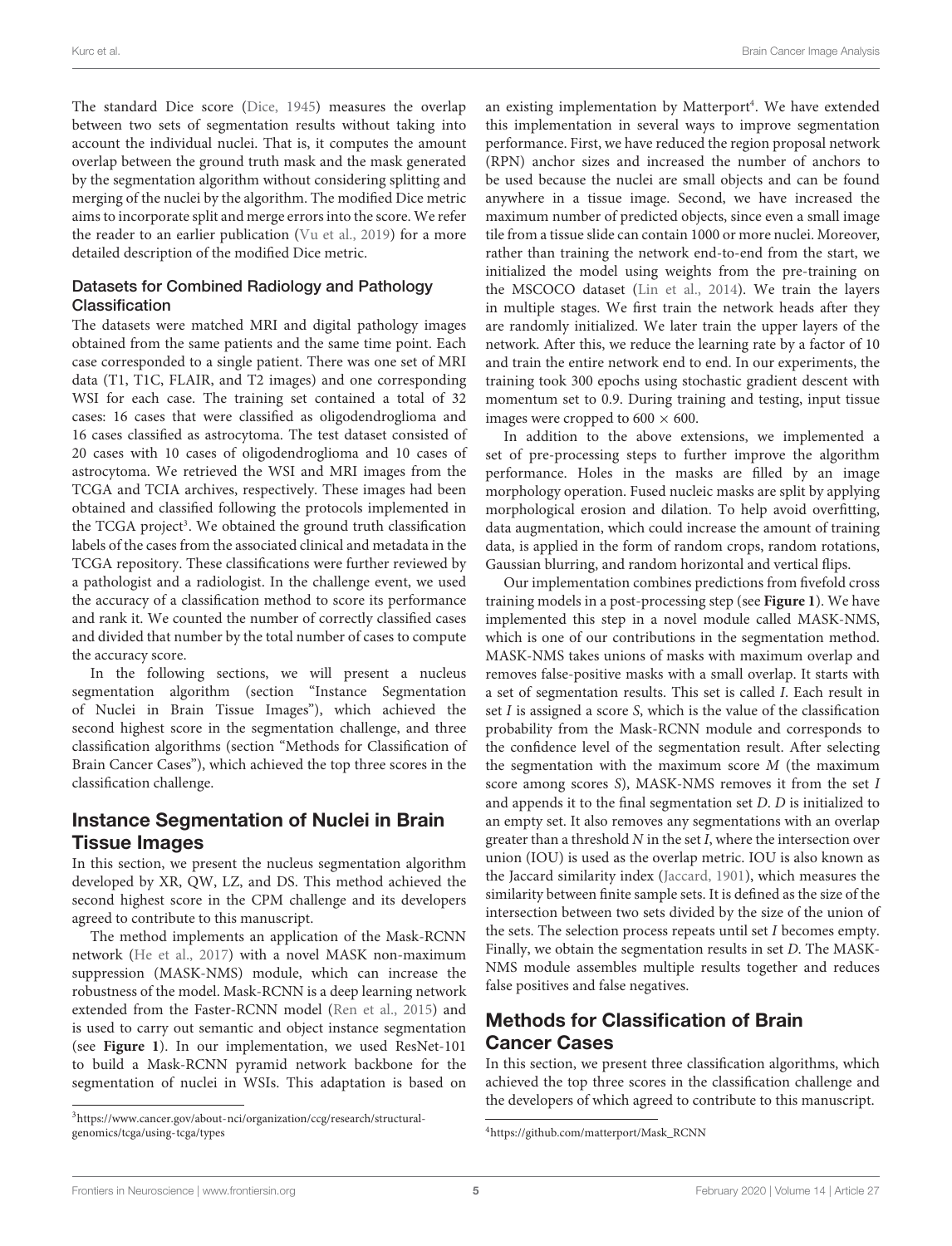

#### An Approach for Classification of Low-Grade Gliomas Using Combined Radiology and Pathology Image Data

The top-performing method (developed by AB, AsK, AvK, MK, and GK) (Bagari et al., 2018) in the classification challenge uses an MRI classification model and a WSI classification model and combines the predictions from the two models to assign a class to a given case. The overall analysis pipeline is depicted in **Figures 2–4** and described below.

#### **Radiology image analysis pipeline**

Different pulse sequences in MRI, including native T1- and T2 weighted, T2-Flair, and T1-weighted post-contrast imaging, can be used to enhance different parts of a tumor. In this part of the pipeline (**Figure 2**), we execute a segmentation pipeline consisting of the following steps on these images before features are computed from the images and used in the classification model: (1) Skull stripping: It is necessary to remove the skull from MRI as its presence can be wrongly interpreted as a tumor, and most segmentation networks are trained using skull-stripped images. (2) Co-registration and re-sampling to isotropic voxel spacing: Following skull stripping is the step of co-registering the MRI sequences to a reference sequence. Generally, there can be movement between scans if the patient does not remain still or if the scan is acquired on a different day or using a different scanner. Registered images are spatially correlated across channels and can be used for tumor segmentation. We register sequences T1, FLAIR, and T2 with respect to T1c scan. The MRI volumes are re-sampled to an isotropic voxel resolution of 1 mm<sup>3</sup> after the co-registration step. (3) Segmentation of tumor regions using a CNN: Tumor regions are segmented by a fully CNN trained on the BraTS-2018 dataset (Menze et al., 2014; Bakas et al., 2017b,c, 2018; Crimi et al., 2018). After the segmentation step, a set of 105 radiomic features are computed on segmented regions using the pyradiomic library (Lu et al., 2019). These features include shape features, first-order statistics, features from gray level co-occurrence matrix, features from gray level run length matrix and gray level size zero matrix, and neighboring gray tone difference matrix. The 105-dimensional radiomic feature

vectors are reduced to a 16-dimensional feature vector using the principal component analysis. A classification model is trained with 16-dimensional feature vectors as input. If the training dataset has  $N$  cases, the model is trained with an  $(N,16)$  input using logistic regression with the liblinear optimization algorithm (Fan et al., 2008) and a fivefold cross-validation process. This process fits a logistic regression model on the entire training data. Classification predictions from the MRI data are obtained using this model.

#### **Analysis pipeline for whole slide tissue images**

Tissue slides may contain large areas of glass background that are irrelevant to image analysis and should be removed. In this part of the pipeline (**Figure 3**), in order to detect and segment tissue regions and remove regions corresponding to glass background, a tissue image is first converted from the RGB color space to the HSV color space. Then, lower and upper thresholds are applied on color intensities to get a binary mask. The binary mask is processed to fill in small holes and remove clustered clumps from foreground pixels. After this step, bounding boxes around all the discrete contours are obtained. The bounding boxes serve as blueprints for the patch extraction process. The patch extraction process partitions the segmented tissue region into 224  $\times$  224-pixel patches. The 224  $\times$  224pixel patches are color-normalized (Reinhard et al., 2001) and assigned the same label as the label of the WSI. A subset of distinct patches is filtered out using an outlier detection technique called the Isolation Forest (Liu et al., 2008). The filtering step is executed as follows. We train an autoencoder with a pixel-wise reconstruction loss to generate feature vector representations of patches from the input image. The isolation forest method is then executed with these feature vectors to find outlier patches. The remaining patches after the outlier detection step are used to refine a DenseNet-161 network, which has been pre-trained on ImageNet. Binary cross entropy is used as the loss function. During the prediction phase, test patches extracted from a WSI are classified using the trained model, and a probability score is assigned to the image based on a voting of classes predicted for individual patches.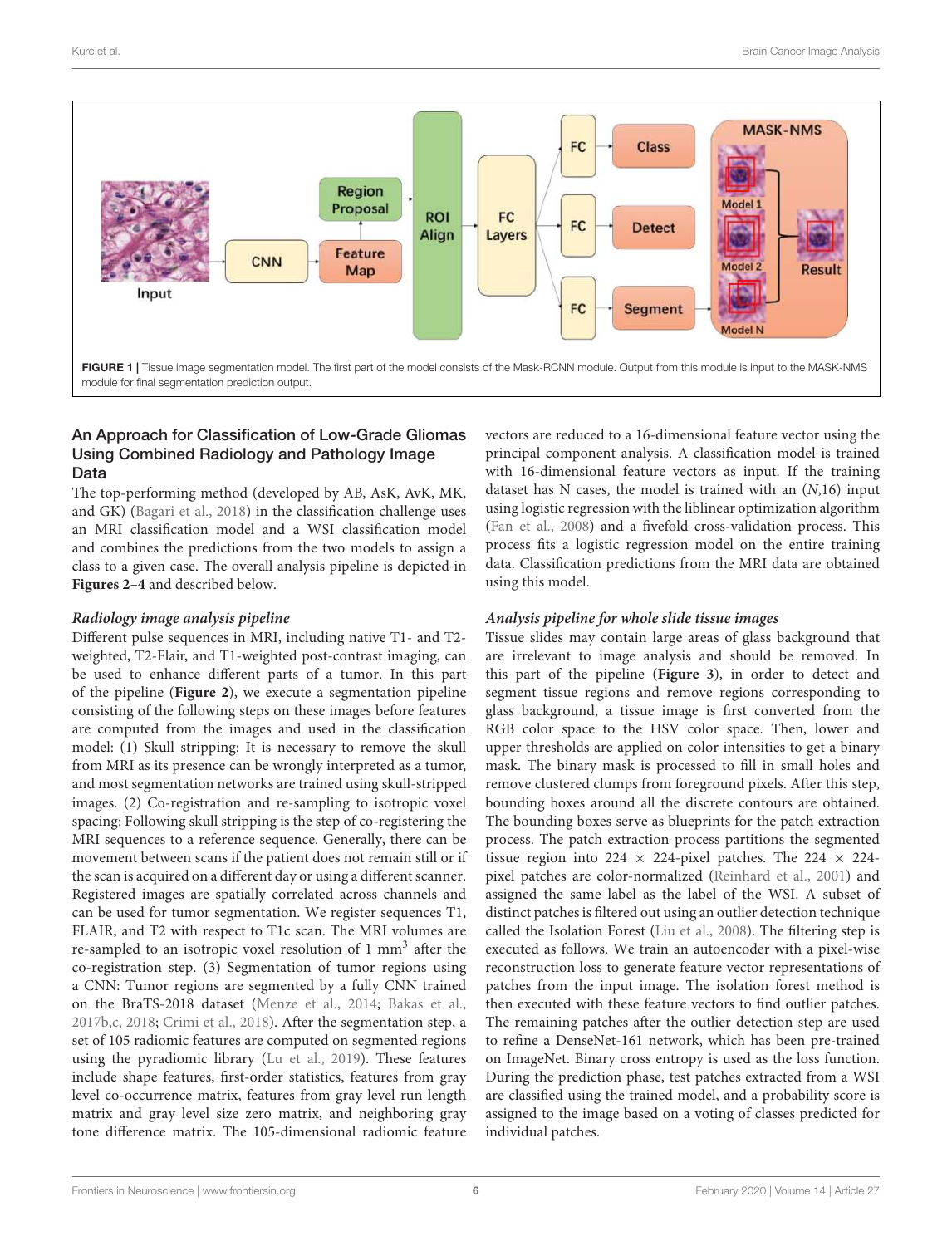

method. A classification network is trained with these feature vectors.



FIGURE 3 | Pathology image analysis. A region-of-interest (ROI) step detects and segments tissue regions. The tissue regions are partitioned into patches. Distinct patches are filtered using the isolation forest technique. The prediction represents the probability values of the case being astrocytoma or oligodendroglioma.



#### **Combining predictions**

As is shown in **Figure 4**, finally, predictions from both the radiology and pathology models are compared, and the class label of a case is determined based on the model, which gives a prediction with a higher probability score.

## Dropout-Enabled Ensemble Learning for Multi-Scale Biomedical Image Classification

This method is the second best performing (developed by AM, MT, and OG) (Momeni et al., 2018) and proposes two distinct classification models for radiographic and histopathologic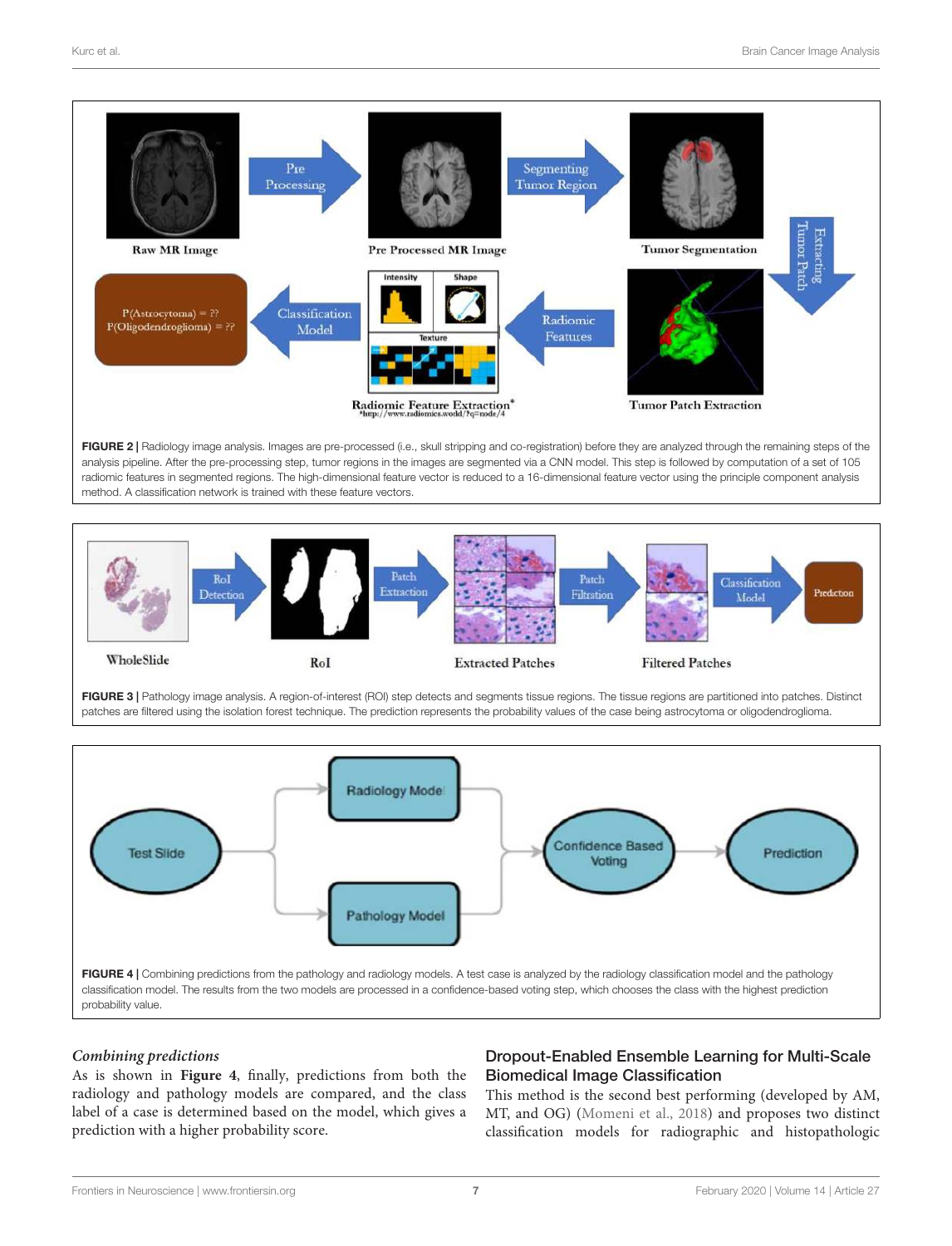images and their integration through dropout-enabled ensemble learning.

#### **Radiology classification model**

As is shown in **Figure 5**, radiology images are pre-processed through a pipeline of bias field correction, skull-stripping, and co-registration steps before they are input to a 3D CNN network. The 3D CNN consists of eight layers to extract deep features from MRI and three 3D max pooling to reduce the sample size. The input of the 3D CNN is a 3D voxel image in the form of three spatial dimensions and two modalities per voxel. In this work, the 3D CNN is trained with the T1c and T2-FLAIR modalities only because these are the most informative for LGG segmentation. After the last convolutional layer, the extracted features are averaged over all of the 3D space to yield a unique 100-dimensional feature vector per case. This vector is connected to a 1D output for classification with cross-entropy loss. The whole network is then trained. To avoid overfitting, we use classical data augmentation techniques (rotation, cropping, etc.)

as well as dropout. Eight dropout layers are placed throughout the network to avoid overfitting and for the ensemble learning step.

#### **Histopathology classification model**

A multiple instance learning approach, as shown in **Figure 6**, is implemented for the histopathology images. The learning step is carried out after a pre-processing phase. The pre-processing steps here consist of tissue detection, color normalization, and tiling. Tissue detection is done with Otsu thresholding to detect and segment tissue regions only, eliminating regions that are glass background. A simple histogram equalization algorithm is used for color normalization prior to tiling. The tiling step extracts 20 448  $\times$  448-pixel patches from a WSI by uniform random sampling. Once the image patches have been extracted, a DenseNet network pretrained on ImageNet is fine tuned, after removing its last fully connected layer. The remainder of the network is used as a fixed feature extractor for tissue images, and two fully connected layers with dropout are used for classification. As with the radiology model, we used



tiles are input to a DenseNet model for classification. The model outputs the probability of a case being oligodendroglioma or astrocytoma.

FIGURE 6 | Histopathology image analysis pipeline. The whole slide tissue images are pre-processed to detect tissue, do color normalization, and extract tiles. The

(With Dropout)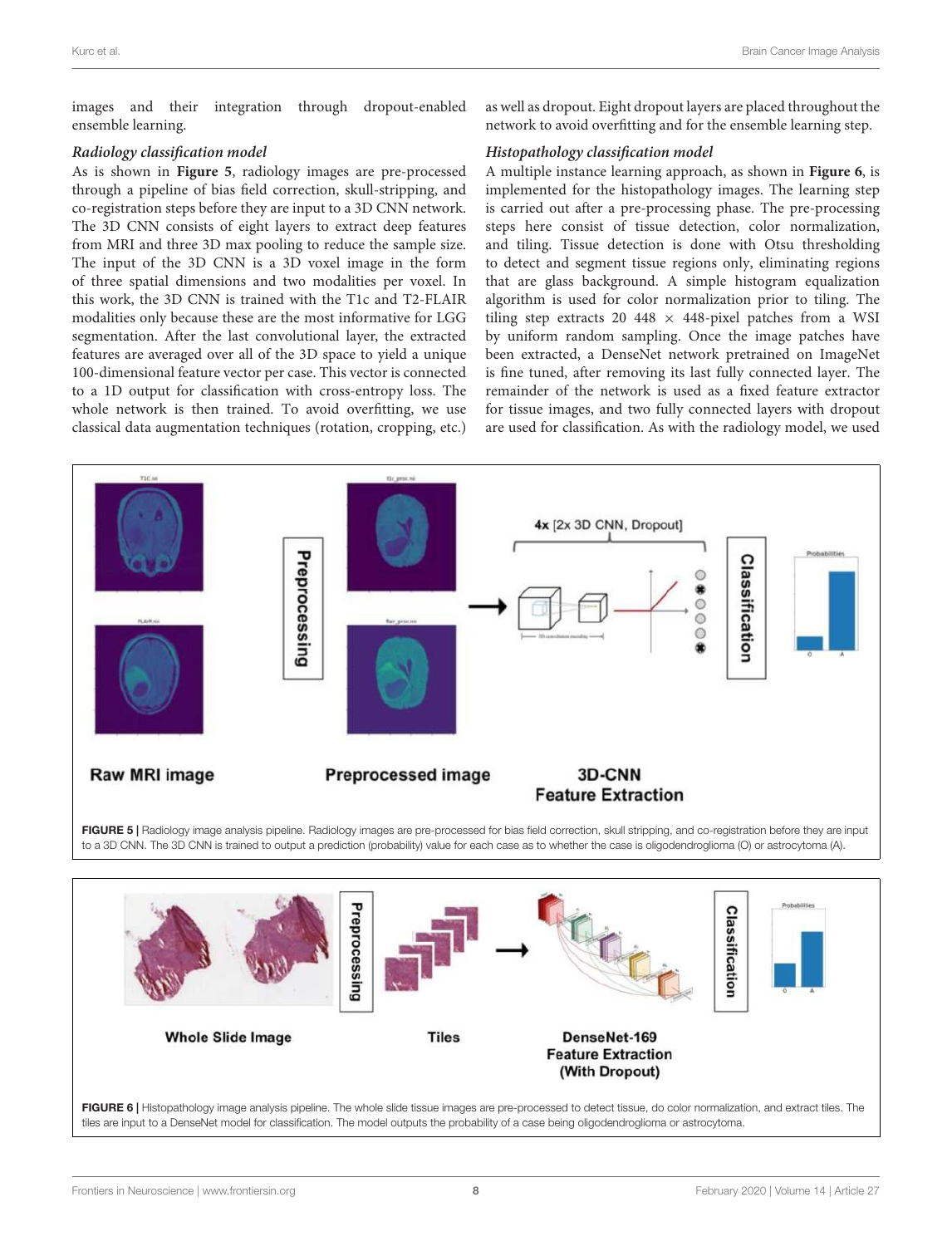

classical data augmentation techniques along with dropout to eliminate overfitting.

#### **Ensemble learning model**

The main contribution of our approach is a meta-algorithm that combines the histopathology and radiology classification models, as is shown in **Figure 7**. In this ensemble learning methodology, each model is trained separately. Their predictions are combined into a single, more robust output. The basic idea is to extract the one-to-last feature layer from each individual classification model and form a single feature vector for each case/patient by concatenating the two feature vectors. An SVM model is then trained with the combined feature vectors to classify the cases. However, if the training dataset is small (which is the case with the CPM challenge dataset; we have 50-dimensional feature vectors from both the classification models and only 32 cases in the training dataset), the classification problem can become under-determined and result in overfitting of the models. To address this problem, we use regularization through dropout in the ensemble learning step. The idea is to enable the dropout values of the models in the test phase, so that individual models produce multiple (typically thousands) feature vectors for each subject. These many feature vectors can then be concatenated to form the combined feature vectors, creating a training dataset big enough for the SVM model (Momeni et al., 2018). Dropout at test time results in sampled feature vectors that are both distinct and informative and provides sufficient variance in the training dataset. Hence, the ensemble learning method can learn a more accurate and robust model from the newly produced dataset.

## A Weighted Average-Based Classification Method

The third best performing method (developed by QQ, YZ, YH, and XD) is illustrated in **Figure 8**. It analyzes each imaging modality (radiology images and pathology images) separately and

combines the prediction results via a weighted average operation. We describe the individual classification models and weighted average operation below.

Classification of pathology images is carried out by identifying tissue characteristics that differentiate oligodendroglioma from astrocytoma. Astrocytoma is noted to have more grades, as well as necrosis, increased cell density, calcification, and nuclear atypia. On the other hand, fried egg-like cells, and the tissue characteristics of chicken-cage-like blood vessels are unique to oligodendroglioma. In the proposed method, each histologic image is partitioned into  $512 \times 512$  patches. A sample set is created to identify typical samples of both subtypes of brain diffuse gliomas to assess imbalance in the data. In order to prevent the classification error caused by data imbalance, our method expands the sample set by rotating the original image in symmetrical and asymmetrical directions. The balanced samples are then sent to a CNN classifier network, which is trained to fully recognize the tissue and cell characteristics of oligodendroglioma and astrocytoma (see **Figure 8**). The method uses the VGG16 CNN network (Simonyan and Zisserman, 2014). We use data augmentation and add dropout layers or batch normalization layers to the classification model to reduce the risk of overfitting the model.

The classification model for radiology images is shown in **Figure 9**. Radiology images are pre-processed using methods from the SPM12 software (Penny et al., 2011). The methods include Realign, Estimate, and Re-slice to register data of the same modality in different cases; Co-register and Estimate and Re-slice to register different modal data of the same case; and Segment and ImCalc to extract the intracranial cavity. The pre-processed images are then segmented using the U-Net (Ronneberger et al., 2015) segmentation network. Patches with tumor, which are predicted by the segmentation network, are used as training data for a 2D Densenet (Huang et al., 2017) network. We classify each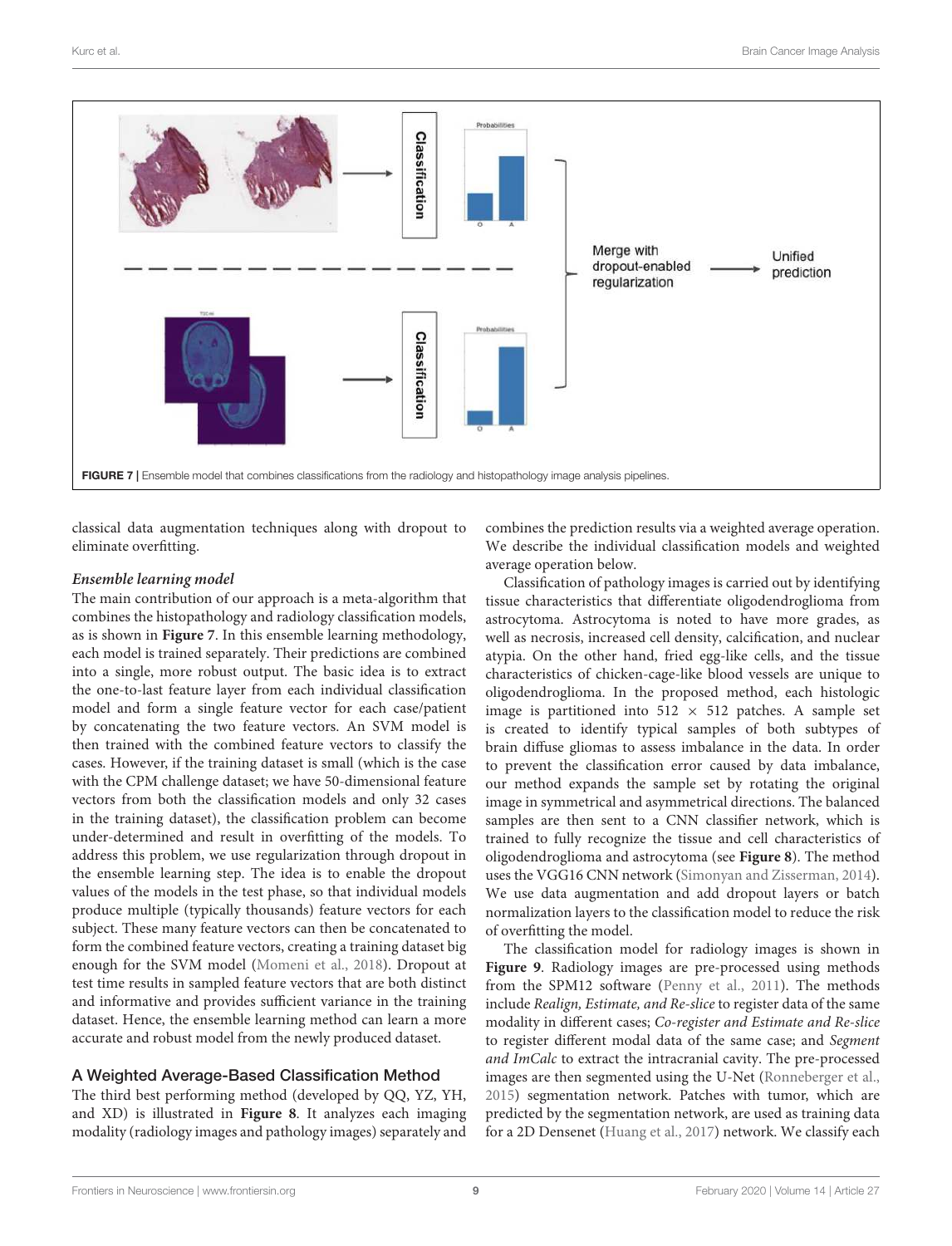

FIGURE 8 | The flow of the entire method. Among them, we slice the entire pathological data and extract the effective diseased area as much as possible. The active learning strategy follows our work in Qi et al. (2018). The goal of that work is to maximize learning accuracy from very limited labeling data. The classification model is updated iteratively with an increasing training set. The sliced pathological data are sent to a convolutional neural network to obtain the discrimination results of the pathological data. The radiological data are sent to the Unet and CNN to obtain classification results after preprocessing. Finally, the results are combined via a weighted average operation to obtain the final result.



tissue through skull stripping, extracts lesion area by the U-Net, and classifies cases by CNN.

patch, set the threshold value of 0.99, and select effective patches. The ensemble of multiple patches can effectively improve the robustness of the classifier.

Classification results from the radiology image dataset and the pathology image dataset are combined via a weighted average operation (see **Figure 8**):

$$
\hat{y} = \alpha^* f(X_p) + (1 - \alpha)^* g(X_r)
$$

where the classifiers for pathology data and radiology data,  $X_p$ and  $X_r$  are VGG16 and DenseNet, respectively.  $f(\bullet)$  and  $g(\bullet)$ represent the probabilities acquired from softmax function in  $X_p$ and  $X_r$ . The weight  $\alpha$  is empirically estimated in predicting the final classification label  $\hat{y}$ .

# EXPERIMENTAL RESULTS

## Segmentation of Nuclei

The Mask-RCNN model with ResNet-101 backbone obtained the 45.02% mean IOU (mIOU) on fivefold validation dataset. mIOU is the average precision score for each IOU with different thresholds (from 0.05 to 0.95 in the challenge). Tissue images with nuclei detections and segmentations are illustrated in **Figure 10**. A Dice score of 0.868 was achieved with the test dataset.

## Classification of Cancer Cases

On testing the algorithms on a dataset containing 20 radiology and pathology images, the three methods in Section "Methods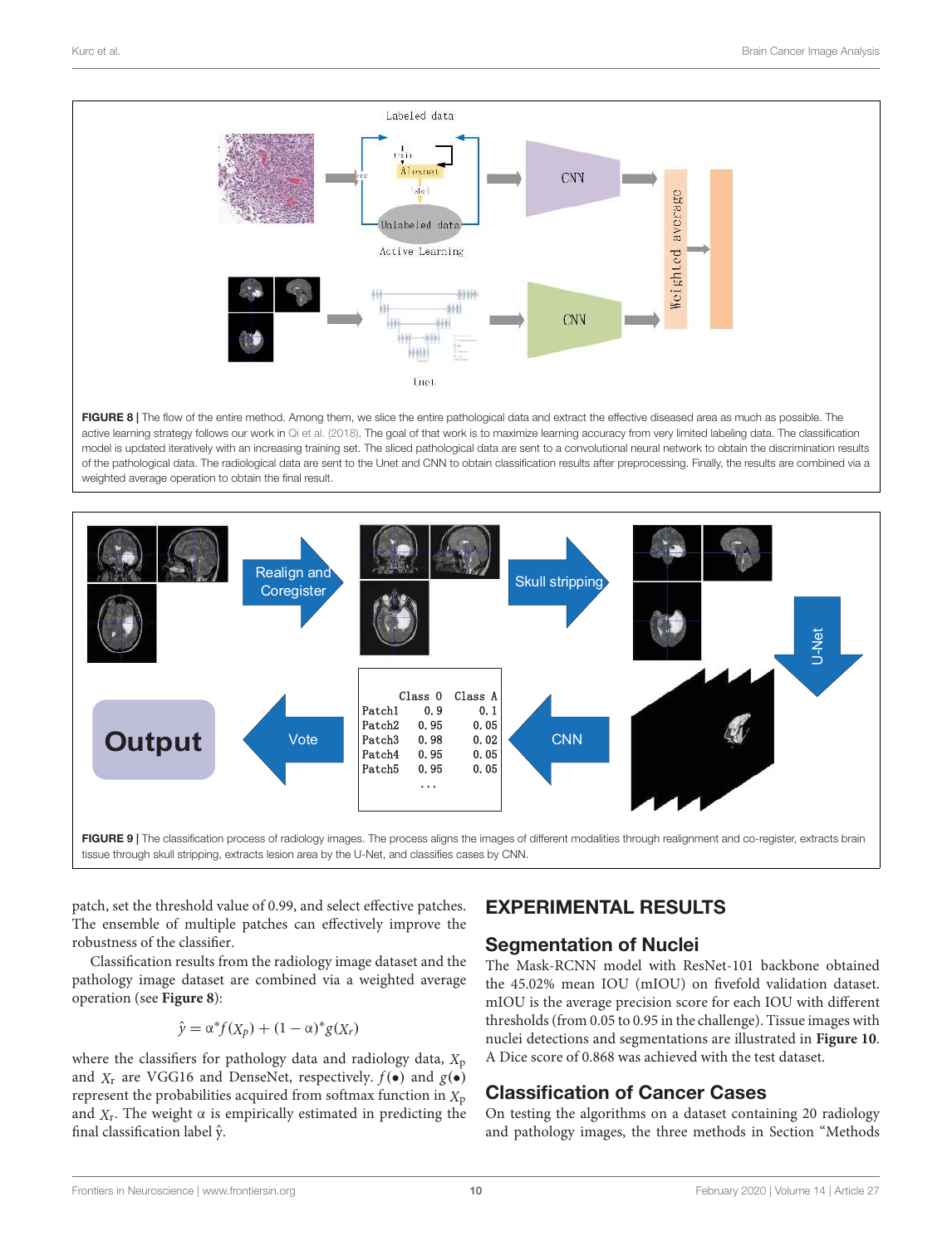

for Classification of Brain Cancer Cases" achieved the accuracy scores (i.e., the number of correctly classified cases divided by the total number of cases) as shown in **Table 1**.

## DISCUSSION AND CONCLUSION

Biomedical imaging has made great strides in image resolution and image capture speeds over the past decade. Radiology has enjoyed a widespread adoption for many years in both research and clinical settings. New imaging technologies are now allowing researchers to capture larger volumes of more detailed radiology data. Digital microscopy scanners were emerging technologies about 20 years ago. They required constant attention to capture sharp images of tissue and took many hours to scan a tissue specimen at moderate magnification levels. Nowadays, hundreds of slide tissues can be automatically imaged in several minutes. New scanning technologies and tissue staining methods are enabling researchers to capture richer morphological information at unprecedented resolutions. We anticipate that the FDA's approval in 2017 of WSIs as a primary diagnostic tool will fuel a rapid increase in adoption of virtual slide technologies by researchers and clinicians. Combined with cheaper storage space, more powerful computing capabilities (via multi-core CPUs and accelerators such as graphics processing units), and Cloud computing infrastructures, biomedical imaging is rapidly becoming an essential tool in cancer research.

On the image analysis front, deep learning methods have seen a tremendous intake from the imaging community. These methods have demonstrated excellent results in the analysis

TABLE 1 | Accuracy scores of the classification methods presented in Section "Methods for Classification of Brain Cancer Cases."

| <b>Method</b>                                                                                                         | <b>Score</b> |
|-----------------------------------------------------------------------------------------------------------------------|--------------|
| Section "An Approach for Classification Of Low-Grade<br>Gliomas Using Combined Radiology and Pathology Image<br>Data" | 0.90         |
| Section "Dropout-Enabled Ensemble Learning for<br>Multi-Scale Biomedical Image Classification"                        | 0.80         |
| Section "A Weighted Average-Based Classification Method"                                                              | O 75         |

of natural images. A rapidly growing collection of efforts are adapting these methods and extending them in innovative ways for application in biomedical image analysis. The segmentation method presented in this work shows the use of Mask-RCNN along with a non-maximum suppression (NMS) module for robust segmentation of nuclei in WSIs. The image classification methods employ a variety of deep learning methods and combine information from both radiology and pathology images to improve classification accuracy. All the methods described in this paper were evaluated with image ground truth data generated in the MICCAI CPM 2018 challenge (organized by a subset of the co-authors as denoted in the author list). The experimental results for nucleus segmentation show that high performance (i.e., high Dice scores) can be achieved by integrated use of Mask-RCNN and NMS for nucleus segmentation. The results for the classification methods show that a carefully assembled set of pipelines for each imaging modality and combination of prediction results from individual models can produce high classification accuracy.

While our work and works by other research teams have shown significant progress with more accurate, efficient, and robust image analysis algorithms, there remain challenges. One of the major challenges in machine learning analysis of biomedical imaging data is the lack of large curated and annotated training datasets, primarily because of time effort and domain expertise required for manual segmentations and classifications of tissue regions and micro-anatomic structures, such as nuclei and cells, as well as because of privacy and ownership concerns of source datasets. Some initial studies in the field of distributed learning in medicine attempted to address the data privacy and ownership challenge (Chang et al., 2018b; Sheller et al., 2018). These approaches need more investigation and adoption to facilitate collaboration across multiple medical institutions. Some projects have looked at the use of synthetic training datasets. Mahmood et al. (2018), for example, devised a method based on a conditional generative adversarial network (GAN) to improve deep learning-based segmentation of nuclei. Their method trains segmentation models using synthetic and real data. The authors employed a cycle GAN method to generate pairs of synthetic image patches and segmentation masks with varying amounts of touching and clumped nuclei. Such nuclei are difficult to segment by automated algorithms. In another work, Hou et al. (2019a) proposed a GAN architecture for the generation of synthetic tissue images and segmentation masks. The GAN architecture consists of multiple CNNs; a set of CNNs generates and refines synthetic images and masks to reference styles, and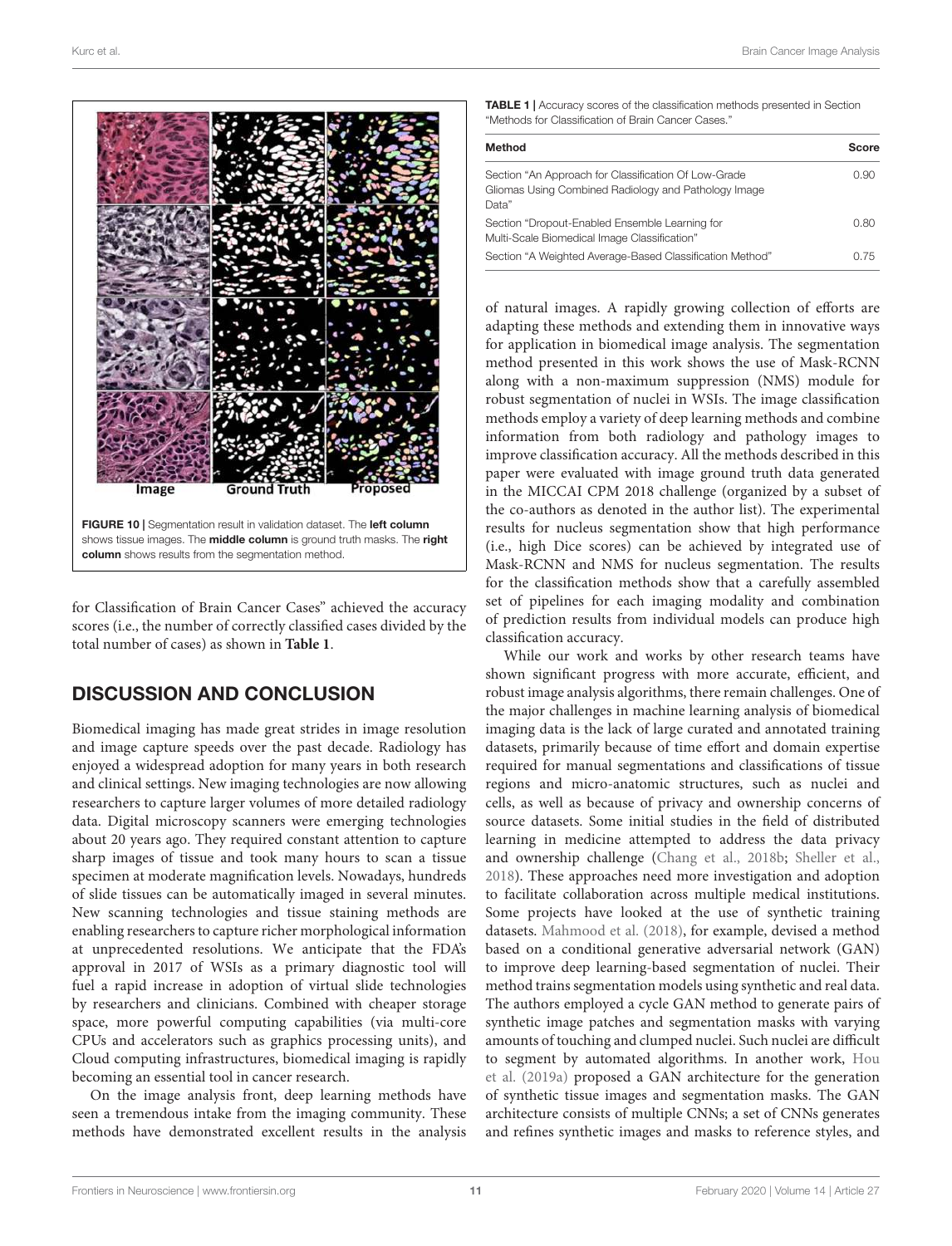another CNN is trained online with these images and masks to generate a segmentation model. Another GAN approach was proposed by Senaras et al. (2018b) for tumor grading. The GAN network generates synthetic image datasets with known amounts of positive and negative nuclei in immunohistochemistry-stained tissue specimens (Senaras et al., 2018b).

Another major challenge in automated biomedical image analysis is the quality assessment of input datasets and analysis results. This also is a time-consuming and labor-intensive task, as automated algorithms can process large numbers of images and generate large volumes of analysis output to be reviewed and validated, thanks to advances in computing systems. There is a need to automate the quality assessment and validation processes. Some projects are looking at this problem. A recent work by Senaras et al. (2018a) used deep learning methods to detect out-of-focus regions in WSIs so that image analysis pipelines can avoid such regions. An approach proposed by Wen et al. utilized multiple machine learning methods, namely, SVM, random forest, and CNN, to assess the quality of nuclear segmentation results. The proposed approach made use of texture and intensity features extracted from image patches in a WSI to train the quality control models (Wen et al., 2017, 2018).

As our capability to capture complex radiology and pathology image data more rapidly and at higher resolutions evolves, manual training data generation and quality evaluation will become increasingly infeasible. We expect that (semi-)automated approaches, for training data generation, for assessing the quality of data and analysis results, and for iterative refinement of deep learning models, will become important tools in a researcher's and clinician's imaging toolset. We also believe image analysis challenges, such as the MICCAI 2018 CPM challenge, are important in efforts to develop more robust methods for image analysis and method assessment and validation. One of the issues that face machine/deep learning algorithm developers is the limited amount of ground truth datasets in biomedical imaging—the small dataset size is a limitation in our work as well. Thus, in addition to providing a platform for researchers to evaluate their methods in a controlled environment, image analysis challenge events contribute to a growing set of curated datasets that are

## **REFERENCES**

- Abrol, S., Kotrotsou, A., Hassan, A., Elshafeey, N., Idris, T., Manohar, N., et al. (2018). Abstract 3040: radiomics discriminates pseudo-progression from true progression in glioblastoma patients: a large-scale multi-institutional study. Cancer Res. 78:3040.
- Aerts, H. J., Velazquez, E. R., Leijenaar, R. T., Parmar, C., Grossmann, P., Carvalho, S., et al. (2014). Decoding tumour phenotype by noninvasive imaging using a quantitative radiomics approach. Nat. Commun. 5:4006. doi: 10.1038/ ncomms5006
- Agarwal, R., Diaz, O., Lladó, X., Yap, M. H., and Martí, R. (2019). Automatic mass detection in mammograms using deep convolutional neural networks. J. Med. Imaging 6:031409.
- Akbari, H., Bakas, S., Pisapia, J. M., Nasrallah, M. P., Rozycki, M., Martinez-Lage, M., et al. (2018). In vivo evaluation of EGFRvIII mutation in primary

valuable resources for development and refinement of future segmentation and classification algorithms. As part of our work, we make the datasets used in this challenge available to other researchers upon request.

## DATA AVAILABILITY STATEMENT

The datasets analyzed for this study can be found in The Cancer Genome Atlas (https://portal.gdc.cancer.gov) and The Cancer Imaging Archive repositories (https://www.cancerimaginga rchive.net). Please contact the corresponding author for details about the datasets and how to obtain them.

## AUTHOR CONTRIBUTIONS

TK, SB, JK-C, JS, and KF were the main organizers of the MICCAI 2018 CPM satellite event presented in Section "Segmentation of Nuclei." JD, TZ, RG, SB, and TK generated the datasets used in the challenge, supervised the collection of ground truth data, and developed the methods for evaluation of the challenge submissions. XR, LZ, QW, and DS proposed and implemented the nucleus segmentation algorithm presented in Section "Related Work." YH, QQ, YZ, and XD proposed and implemented the classification algorithm described in Section "Datasets for Segmentation of Nuclei in Pathology Images." AB, AsK, AvK, MK, and GK proposed and implemented the classification algorithm described in Section "Datasets for Combined Radiology and Pathology Classification." All of the authors contributed text to the paper and edited it.

## FUNDING

This work was supported in part by the National Institutes of Health under award numbers NCI:U24CA180924, NCI:U24CA215109, NCI:UG3CA225021, NCI:U24CA189523, NINDS:R01NS042645, and R01LM011119 and R01LM009239 from the U.S. National Library of Medicine. The content of this publication is solely the responsibility of the authors and does not represent the official views of the NIH.

glioblastoma patients via complex multiparametric MRI signature. Neuro Oncol. 20, 1068–1079. doi: 10.1093/neuonc/noy033

- Al-Milaji, Z., Ersoy, I., Hafiane, A., Palaniappan, K., and Bunyak, F. (2017). Integrating segmentation with deep learning for enhanced classification of epithelial and stromal tissues in H&E images. Pattern Recognit. Lett. 119, 214–221. doi: 10.1016/j.patrec.2017.09.015
- Alom, M. Z., Yakopcic, C., Taha, T. M., and Asari, V. K. (2018). "Nuclei Segmentation with recurrent residual convolutional neural networks based U-Net (R2U-Net)," in Proceedings of the NAECON 2018 -IEEE National Aerospace and Electronics Conference, Dayton, OH, 228–233.
- Arnold, C. W., Wallace, W. D., Chen, S., Oh, A., Abtin, F., Genshaft, S., et al. (2016). RadPath: a web-based system for integrating and correlating radiology and pathology findings during cancer diagnosis. Acad. Radiol. 23, 90–100. doi: 10.1016/j.acra.2015.09.009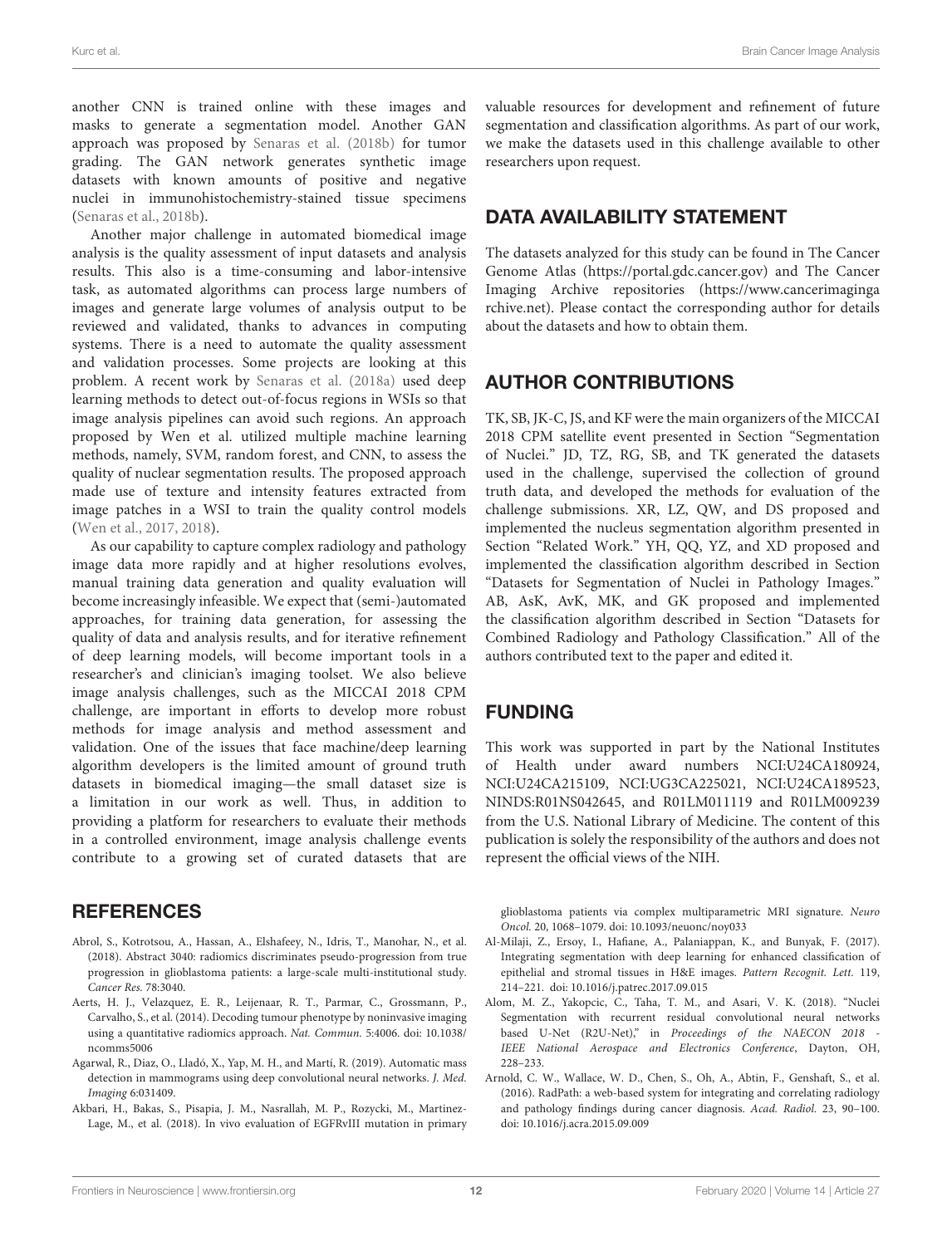- Bagari, A., Kumar, A., Kori, A., Khened, M., and Krishnamurthi, G. (2018). "A combined radio-histological approach for classification of low grade gliomas," in Proceedings of the International MICCAI Brainlesion Workshop, (Berlin: Springer), 416–427. doi: 10.1007/978-3-030-11723-8\_42
- Bakas, S., Akbari, H., Pisapia, J., Martinez-Lage, M., Rozycki, M., Rathore, S., et al. (2017a). In Vivo detection of EGFRvIII in glioblastoma via perfusion magnetic resonance imaging signature consistent with deep Peritumoral infiltration: the phi-Index. Clin. Cancer Res. 23, 4724–4734. doi: 10.1158/1078-0432.CCR-16- 1871
- Bakas, S., Akbari, H., Sotiras, A., Bilello, M., Rozycki, M., Kirby, J. S., et al. (2017b). Advancing The Cancer Genome Atlas glioma MRI collections with expert segmentation labels and radiomic features. Sci. Data 4:170117. doi: 10.1038/ sdata.2017.117
- Bakas, S., Akbari, H., Sotiras, A., Bilello, M., Rozycki, M., Kirby, J. S., et al. (2017c). Segmentation labels and radiomic features for the pre-operative scans of the TCGA-LGG collection. Cancer Imaging Arch. 2017:286. doi: 10.1038/sdata. 2017.117
- Bakas, S., Reyes, M., Jakab, A., Bauer, S., Rempfler, M., Crimi, A., et al. (2018). Identifying the best machine learning algorithms for brain tumor segmentation, progression assessment, and overall survival prediction in the BRATS challenge. arXiv [preprint]
- Bakas, S., Zeng, K., Sotiras, A., Rathore, S., Akbari, H., Gaonkar, B., et al. (2016). GLISTRboost: combining multimodal MRI segmentation, registration, and biophysical tumor growth modeling with gradient boosting machines for glioma segmentation. Brainlesion 9556, 144–155. doi: 10.1007/978-3-319- 30858-6\_1
- Binder, Z. A., Thorne, A. H., Bakas, S., Wileyto, E. P., Bilello, M., Akbari, H., et al. (2018). Epidermal growth factor receptor extracellular domain mutations in glioblastoma present opportunities for clinical imaging and therapeutic development. Cancer Cell 34:163-177.e7. doi: 10.1016/j.ccell.2018. 06.006
- Chang, H. Y., Jung, C. K., Woo, J. I., Lee, S., Cho, J., Kim, S. W., et al. (2019). Artificial Intelligence in Pathology. J. Pathol. Transl. Med. 53, 1–12.
- Chang, K., Bai, H. X., Zhou, H., Su, C., Bi, W. L., Agbodza, E., et al. (2018a). Residual convolutional neural network for the determination of idh status in low- and high-grade gliomas from MR imaging. Clin. Cancer Res. 24, 1073–1081. doi: 10.1158/1078-0432.CCR-17-2236
- Chang, K., Balachandar, N., Lam, C., Yi, D., Brown, J., Beers, A., et al. (2018b). Distributed deep learning networks among institutions for medical imaging. J. Am. Med. Inform. Assoc. 25, 945–954. doi: 10.1093/jamia/ocy017
- Cheng, C. L., Azhar, R., Sng, S. H. A., Chua, Y. Q., Hwang, J. S. G., Chin, J. P. F., et al. (2016). Enabling digital pathology in the diagnostic setting: navigating through the implementation journey in an academic medical centre. J. Clin. Pathol. 69, 784–792. doi: 10.1136/jclinpath-2015-203600
- Clark, K., Vendt, B., Smith, K., Freymann, J., Kirby, J., Koppel, P., et al. (2013). The Cancer Imaging Archive (TCIA): maintaining and operating a public information repository. J. Digit. Imaging 26, 1045–1057. doi: 10.1007/s10278- 013-9622-7
- Coroller, T. P., Grossmann, P., Hou, Y., Rios, V., Leijenaar, R. T., Hermann, G., et al. (2016). CT-based radiomic signature predicts distant metastasis in lung adenocarcinoma. Radiother. Oncol. 114, 345–350. doi: 10.1016/j.radonc.2015. 02.015
- Crimi, A., Bakas, S., Kuijf, H., Menze, B., and Reyes, M. (2018). "Brainlesion: glioma, multiple sclerosis, stroke and traumatic brain injuries," in Proceedings of the Third International Workshop, BrainLes 2017, Held in Conjunction with MICCAI 2017, Quebec City, QC.
- Dice, L. R. (1945). Measures of the amount of ecologic association between species. Ecology 26, 297–302. doi: 10.2307/1932409
- Fabelo, H., Ortega, S., Ravi, D., Kiran, B. R., Sosa, C., Bulters, D., et al. (2018). Spatio-spectral classification of hyperspectral images for brain cancer detection during surgical operations. PLoS One 13:e0193721. doi: 10.1371/journal.pone. 0193721
- Fan, R.-E., Chang, W. K., Hsieh, C.-J., Wang, X.-R., and Lin, C.-J. (2008). LIBLINEAR: a library for large linear classification. J. Machine Learn. Res. 9, 1871–1874. doi: 10.1021/ci100073w
- Foran, D. J., Yang, L., Chen, W., Hu, J., Goodell, L. A., Reiss, M., et al. (2011). ImageMiner: a software system for comparative analysis of tissue microarrays using content-based image retrieval, high-performance computing, and grid

technology. J. Am. Med. Inform. Assoc. 18, 403–415. doi: 10.1136/amiajnl-2011- 000170

- Gao, Y., Ratner, V., Zhu, L., Diprima, T., Kurc, T., Tannenbaum, A., et al. (2016). "Hierarchical nucleus segmentation in digital pathology images," in Proceedings of the SPIE International Society Optical Engineering, Washington, DC.
- Gillies, R. (2013). Radiomics: informing cancer heterogeneity. J. Nucl Med. 31, 271–279.
- Gillies, R. J., Kinahan, P. E., and Hricak, H. (2016). Radiomics: images are more than pictures, they are data. Radiology 278, 563–577. doi: 10.1148/radiol. 2015151169
- Griffin, J., and Treanor, D. (2017). Digital pathology in clinical use: where are we now and what is holding us back? Histopathology 70, 134–145. doi: 10.1111/his. 12993
- Gurcan, M. N., Boucheron, L., Can, A., Madabhushi, A., Rajpoot, N., and Yener, B. (2009). Histopathological image analysis: a review. IEEE Rev. Biomed. Eng. 2:147. doi: 10.1109/RBME.2009.2034865
- He, K., Gkioxari, G., Dollár, P., and Girshick, R. (2017). "Mask r-cnn," in Proceedings of the IEEE International Conference On Computer Vision, Seattle, 2961–2969.
- Hou, L., Agarwal, A., Samaras, D., Kurc, T. M., Gupta, R. R., and Saltz, J. H. (2019a). "Robust histopathology image analysis: to label or to synthesize?," in Proceedings of the IEEE Conference on Computer Vision and Pattern Recognition, Seattle, 8533–8542.
- Hou, L., Nguyen, V., Kanevsky, A. B., Samaras, D., Kurc, T. M., Zhao, T., et al. (2019b). Sparse autoencoder for unsupervised nucleus detection and representation in histopathology images. Pattern Recogn. 86, 188–200. doi: 10. 1016/j.patcog.2018.09.007
- Hu, Z. L., Tang, J. S., Wang, Z. M., Zhang, K., Zhang, L., and Sun, Q. L. (2018). Deep learning for image-based cancer detection and diagnosis - A survey. Pattern Recogn. 83, 134–149. doi: 10.1016/j.patcog.2018.05.014
- Huang, G., Liu, Z., Van Der Maaten, L., and Weinberger, K. Q. (2017). "Densely connected convolutional networks," in Proceedings of the IEEE Conference on Computer Vision and Pattern Recognition, Seattle, 4700–4708.
- Ishikawa, Y., Washiya, K., Aoki, K., and Nagahashi, H. (2016). "Brain tumor classification of microscopy images using deep residual learning," in SPIE Biophotonics Australasia, eds M. R. Hutchinson, and E. M. Goldys, (Washington, DC: SPIE), 10013.
- Jaccard, P. (1901). Distribution de la flore alpine dans le bassin des Dranses et dans quelques régions voisines. Bull. Soc. Vaudoise Sci. Nat. 37, 241–272.
- Kelahan, L. C., Kalaria, A. D., and Filice, R. W. (2017). PathBot: a radiologypathology correlation dashboard. J. Digit. Imaging 30, 681–686. doi: 10.1007/ s10278-017-9969-2
- Khosravi, P., Kazemi, E., Imielinski, M., Elemento, O., and Hajirasouliha, I. (2018). Deep convolutional neural networks enable discrimination of heterogeneous digital pathology images. EBiomedicine 27, 317–328. doi: 10.1016/j.ebiom.2017. 12.026
- Kong, J., Cooper, L. A. D., Wang, F., Gutman, D. A., Gao, J., Chisolm, C., et al. (2011). Integrative, multimodal analysis of glioblastoma using TCGA molecular data, pathology images, and clinical outcomes. IEEE Trans. Biomed. Eng. 58, 3469–3474. doi: 10.1109/TBME.2011.2169256
- Kothari, S., Phan, J. H., Osunkoya, A. O., and Wang, M. D. (2012). Biological interpretation of morphological patterns in histopathological whole-slide images. ACM BCB 2012, 218–225. doi: 10.1145/2382936.2382964
- Kothari, S., Phan, J. H., Stokes, T. H., and Wang, M. D. (2013). Pathology imaging informatics for quantitative analysis of whole-slide images. J. Am. Med. Inform. Assoc. 20, 1099–1108. doi: 10.1136/amiajnl-2012-001540
- Krizhevsky, A., Sutskever, I., and Hinton, G. E. (2012). "Imagenet classification with deep convolutional neural networks," in Advances in Neural Information Processing Systems, eds M. I. Jordan, Y. LeCun, and S. A. Solla, (Cambridge, MA: MIT Press), 1097–1105.
- Lambin, P., Rios-Velazquez, E., Leijenaar, R., Carvalho, S., van Stiphout, R. G., Granton, P., et al. (2012). Radiomics: extracting more information from medical images using advanced feature analysis. Eur. J. Cancer 48, 441–446. doi: 10. 1016/j.ejca.2011.11.036
- Lee, J. J., Jedrych, J., Pantanowitz, L., and Ho, J. (2018). Validation of digital pathology for primary histopathological diagnosis of routine, inflammatory dermatopathology cases. Am. J. Dermatopathol. 40, 17–23. doi: 10.1097/dad. 0000000000000888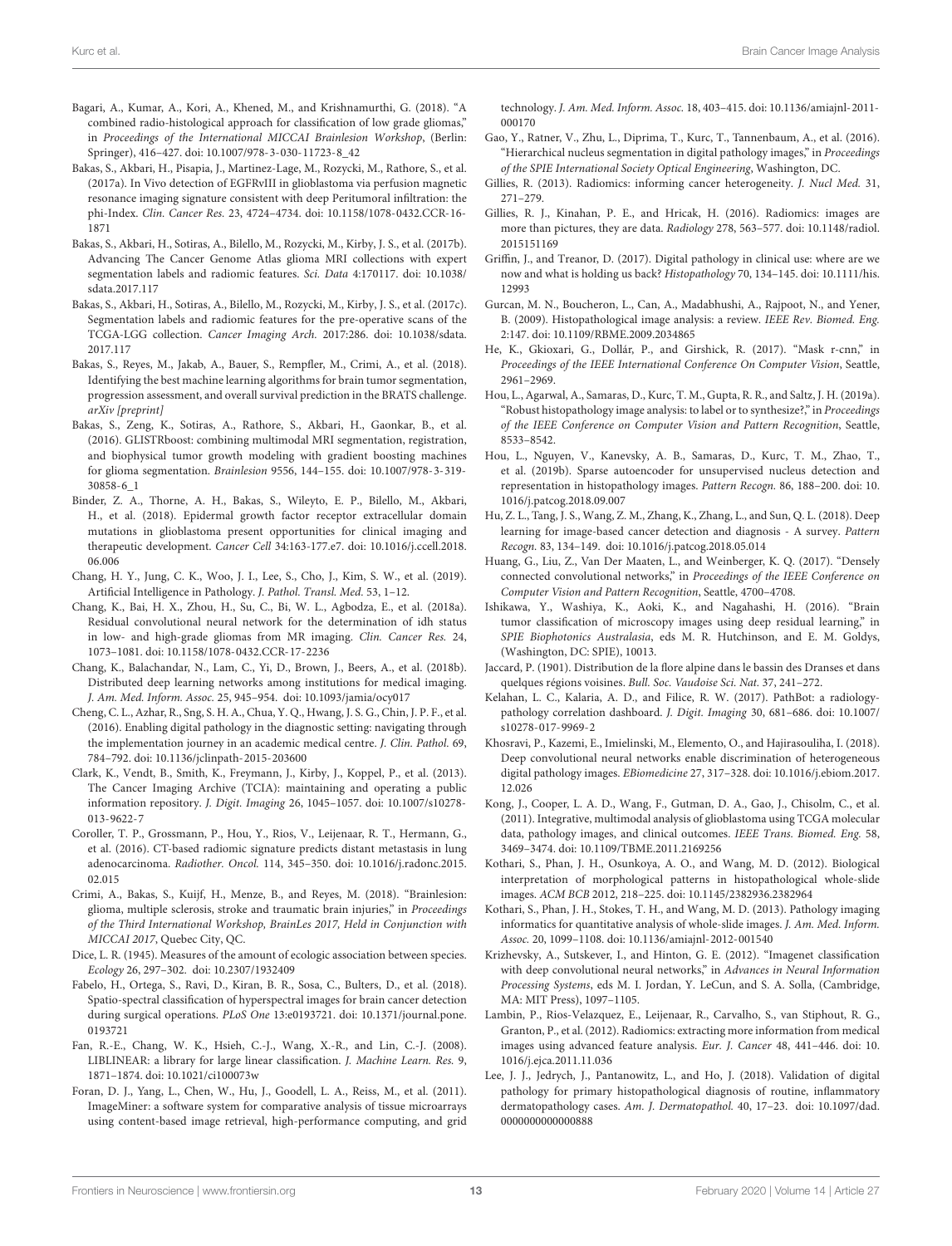- Lehrer, M., Powell, R. T., Barua, S., Kim, D., Narang, S., and Rao, A. (2017). "Radiogenomics and histomics in glioblastoma: the promise of linking imagederived phenotype with genomic information," in Advances in Biology and Treatment of Glioblastoma, ed. K. Somasundaram, (Berlin: Springer), 143–159. doi: 10.1007/978-3-319-56820-1\_6
- Lin, T.-Y., Maire, M., Belongie, S., Hays, J., Perona, P., Ramanan, D., et al. (2014). "Microsoft coco: common objects in context," in Proceedings of the European Conference on Computer Vision, (Berlin: Springer), 740–755. doi: 10.1007/978- 3-319-10602-1\_48
- Liu, F. T., Ting, K. M., and Zhou, Z.-H. (2008). "Isolation forest," in Proceedings of the 2008 Eighth IEEE International Conference on Data Mining, (Amsterdem: IEEE), 413–422.
- Lu, S. Y., Lu, Z. H., and Zhang, Y. D. (2019). Pathological brain detection based on AlexNet and transfer learning. J. Comput. Sci. 30, 41–47. doi: 10.1016/j.jocs. 2018.11.008
- Lundstrom, C. F., Gilmore, H. L., and Ros, P. R. (2017). Integrated diagnostics: the computational revolution catalyzing cross-disciplinary practices in radiology. Pathol. Genomics Radiol. 285, 12–15. doi: 10.1148/radiol.2017170062
- Madabhushi, A., and Lee, G. (2016). Image analysis and machine learning in digital pathology: challenges and opportunities. Med. Image Anal. 33, 170–175. doi: 10.1016/j.media.2016.06.037
- Mahmood, F., Borders, D., Chen, R., McKay, G. N., Salimian, K. J., Baras, A., et al. (2018). Deep adversarial training for multi-organ nuclei segmentation in histopathology images. IEEE Trans. Med. Imaging 36, 1–10. doi: 10.1109/TMI. 2019.2927182
- Manivannan, S., Li, W., Akbar, S., Wang, R., Zhang, J., and McKenna, S. J. (2016). An automated pattern recognition system for classifying indirect immunofluorescence images of HEp-2 cells and specimens. Pattern Recogn. 51, 12–26. doi: 10.1016/j.patcog.2015.09.015
- McGarry, S. D., Hurrell, S. L., Iczkowski, K. A., Hall, W., Kaczmarowski, A. L., Banerjee, A., et al. (2018). Radio-pathomic maps of epithelium and lumen density predict the location of high-grade prostate cancer. Int. J. Radiat. Oncol. Biol. Phys. 101, 1179–1187. doi: 10.1016/j.ijrobp.2018.04.044
- Menze, B. H., Jakab, A., Bauer, S., Kalpathy-Cramer, J., Farahani, K., Kirby, J., et al. (2014). The multimodal brain tumor image segmentation benchmark (BRATS). IEEE Trans. Med. Imaging 34, 1993–2024.
- Mobadersany, P., Yousefi, S., Amgad, M., Gutman, D. A., Barnholtz-Sloan, J. S., Velázquez Vega, J. E., et al. (2018). Predicting cancer outcomes from histology and genomics using convolutional networks. Proc. Natl. Acad. Sci. U.S.A. 115, E2970–E2979. doi: 10.1073/pnas.1717139115
- Momeni, A., Thibault, M., and Gevaert, O. (2018). "Dropout-enabled ensemble learning for multi-scale biomedical data," in Proceedings of the International MICCAI Brainlesion Workshop, (Berlin: Springer), 407–415. doi: 10.1007/978- 3-030-11723-8\_41
- Parmar, C., Grossmann, P., Bussink, J., Lambin, P., and Aerts, H. J. (2015). Machine learning methods for quantitative radiomic biomarkers. Sci. Rep. 5:13087. doi: 10.1038/srep13087
- Peikari, M., and Martel, A. L. (2016). "Automatic cell detection and segmentation from H and E stained pathology slides using colorspace decorrelation stretching," in Proceedings of the Medical Imaging 2016: Digital Pathology, International Society for Optics and Photonics, Vol. 9791, Houston, TX, 979114.
- Peikari, M., Salama, S., Nofech-Mozes, S., and Martel, A. L. (2018). A cluster-thenlabel semi-supervised learning approach for pathology image classification. Sci. Rep. 8:7193. doi: 10.1038/s41598-018-24876-0
- Penny, W. D., Friston, K. J., Ashburner, J. T., Kiebel, S. J., and Nichols, T. E. (2011). Statistical Parametric Mapping: The Analysis of Functional Brain Images. Amsterdam: Elsevier.
- Prior, F. W., Clark, K., Commean, P., Freymann, J., Jaffe, C., Kirby, J., et al. (2013). "TCIA: an information resource to enable open science," in Proceedings of the 2013 35th Annual International Conference of the IEEE Engineering in Medicine (EMBC), (Piscataway, NJ: IEEE), 1282–1285.
- Qi, Q., Li, Y., Wang, J., Zheng, H., Huang, Y., Ding, X., et al. (2018). Label-efficient breast cancer histopathological image classification. IEEE J. Biomed. Health Inform. 23, 2108–2116. doi: 10.1109/JBHI.2018.2885134
- Qian, Z., Li, Y., Wang, Y., Li, L., Li, R., Wang, K., et al. (2019). Differentiation of glioblastoma from solitary brain metastases using radiomic machinelearning classifiers. Cancer Lett. 451, 128–135. doi: 10.1016/j.canlet.2019. 02.054
- Reinhard, E., Adhikhmin, M., Gooch, B., and Shirley, P. (2001). Color transfer between images. IEEE Comput. Graph. Appl. 21, 34–41.
- Ren, S., He, K., Girshick, R., and Sun, J. (2015). "Faster r-cnn: towards realtime object detection with region proposal networks," in Advances in neural information processing systems, eds M. I. Jordan, Y. LeCun, and S. A. Solla, (Cambridge, MA: MIT Press), 91–99.
- Ronneberger, O., Fischer, P., and Brox, T. (2015). "U-net: convolutional networks for biomedical image segmentation," in Proceedings of the International Conference on Medical Image Computing and Computer-Assisted Intervention, (Berlin: Springer), 234–241. doi: 10.1007/978-3-319-24574-4\_28
- Saltz, J., Almeida, J., Gao, Y., Sharma, A., Bremer, E., DiPrima, T., et al. (2017). Towards generation, management, and exploration of combined radiomics and pathomics datasets for cancer research. AMIA Jt Summits Transl. Sci. Proc. 2017, 85–94.
- Saltz, J., Gupta, R., Hou, L., Kurc, T., Singh, P., Nguyen, V., et al. (2018). Spatial organization and molecular correlation of tumor-infiltrating lymphocytes using deep learning on pathology images. Cell Rep. 23:181-193.e7. doi: 10.1016/j. celrep.2018.03.086
- Senaras, C., Niazi, M. K. K., Lozanski, G., and Gurcan, M. N. (2018a). DeepFocus: detection of out-of-focus regions in whole slide digital images using deep learning. PLoS One 13:e0205387. doi: 10.1371/journal.pone.0205387
- Senaras, C., Niazi, M. K. K., Sahiner, B., Pennell, M. P., Tozbikian, G., Lozanski, G., et al. (2018b). Optimized generation of high-resolution phantom images using cGAN: application to quantification of Ki67 breast cancer images. PLoS One 13:e0196846. doi: 10.1371/journal.pone.0196846
- Sheller, M. J., Reina, G. A., Edwards, B., Martin, J., and Bakas, S. (2018). "Multiinstitutional deep learning modeling without sharing patient data: a feasibility study on brain tumor segmentation," in Proceedings of the International MICCAI Brainlesion Workshop, (Berlin: Springer), 92–104. doi: 10.1007/978- 3-030-11723-8\_9
- Shukla, G., Alexander, G. S., Bakas, S., Nikam, R., Talekar, K., Palmer, J. D., et al. (2017). Advanced magnetic resonance imaging in glioblastoma: a review. Chin. Clin. Oncol. 6:40. doi: 10.21037/cco.2017.06.28
- Siegel, R. L., Miller, K. D., and Jemal, A. (2016). Cancer statistics, 2016. CA 66, 7–30. doi: 10.3322/caac.21332
- Siegel, R. L., Miller, K. D., and Jemal, A. (2019). Cancer statistics, 2019. CA 69, 7–34.
- Simonyan, K., and Zisserman, A. (2014). Very deep convolutional networks for large-scale image recognition. arXiv [preprint]
- Tomczak, K., Czerwińska, P., and Wiznerowicz, M. (2015). The Cancer Genome Atlas (TCGA): an immeasurable source of knowledge. Contemp. Oncol. 19:A68. doi: 10.5114/wo.2014.47136
- van Griethuysen, J., Fedorov, A., Aucoin, N., Fillion-Robin, J.-C., Hosny, A., Pieper, S., et al. (2016). Welcome to Pyradiomics Documentation. Available at: https: //pyradiomics.readthedocs.io/en/latest/ (accessed February 7, 2020).
- van Griethuysen, J. J., Fedorov, A., Parmar, C., Hosny, A., Aucoin, N., Narayan, V., et al. (2017). Computational radiomics system to decode the radiographic phenotype. Cancer Res. 77, e104–e107. doi: 10.1158/0008-5472.CAN-17- 0339
- Vu, Q. D., Graham, S., Kurc, T., To, M. N. N., Shaban, M., Qaiser, T., et al. (2019). Methods for segmentation and classification of digital microscopy tissue images. Front. Bioeng. Biotechnol. 7:53. doi: 10.3389/fbioe.2019. 00053
- Wang, X. Y., Wang, D. Q., Yao, Z. G., Xin, B. W., Wang, B., Lan, C. J., et al. (2019). Machine learning models for multiparametric glioma grading with quantitative result interpretations. Front. Neurosci. 12:1046. doi: 10.3389/fnins.2018. 01046
- Wen, S., Kurc, T. M., Gao, Y., Zhao, T., Saltz, J. H., and Zhu, W. (2017). A methodology for texture feature-based quality assessment in nucleus segmentation of histopathology image. J. Pathol. Inform. 8:38. doi: 10.4103/jpi. jpi\_43\_17
- Wen, S., Kurc, T. M., Hou, L., Saltz, J. H., Gupta, R. R., Batiste, R., et al. (2018). Comparison of different classifiers with active learning to support quality control in nucleus segmentation in pathology images. AMIA Jt Summits Transl. Sci. Proc. 2017, 227–236.
- Wollmann, T., Bernhard, P., Gunkel, M., Braun, D. M., Meiners, J., Simon, R., et al. (2019). "Black-box hyperparameter optimization for nuclei segmentation in prostate tissue images," in Bildverarbeitung für die Medizin 2019, eds H.